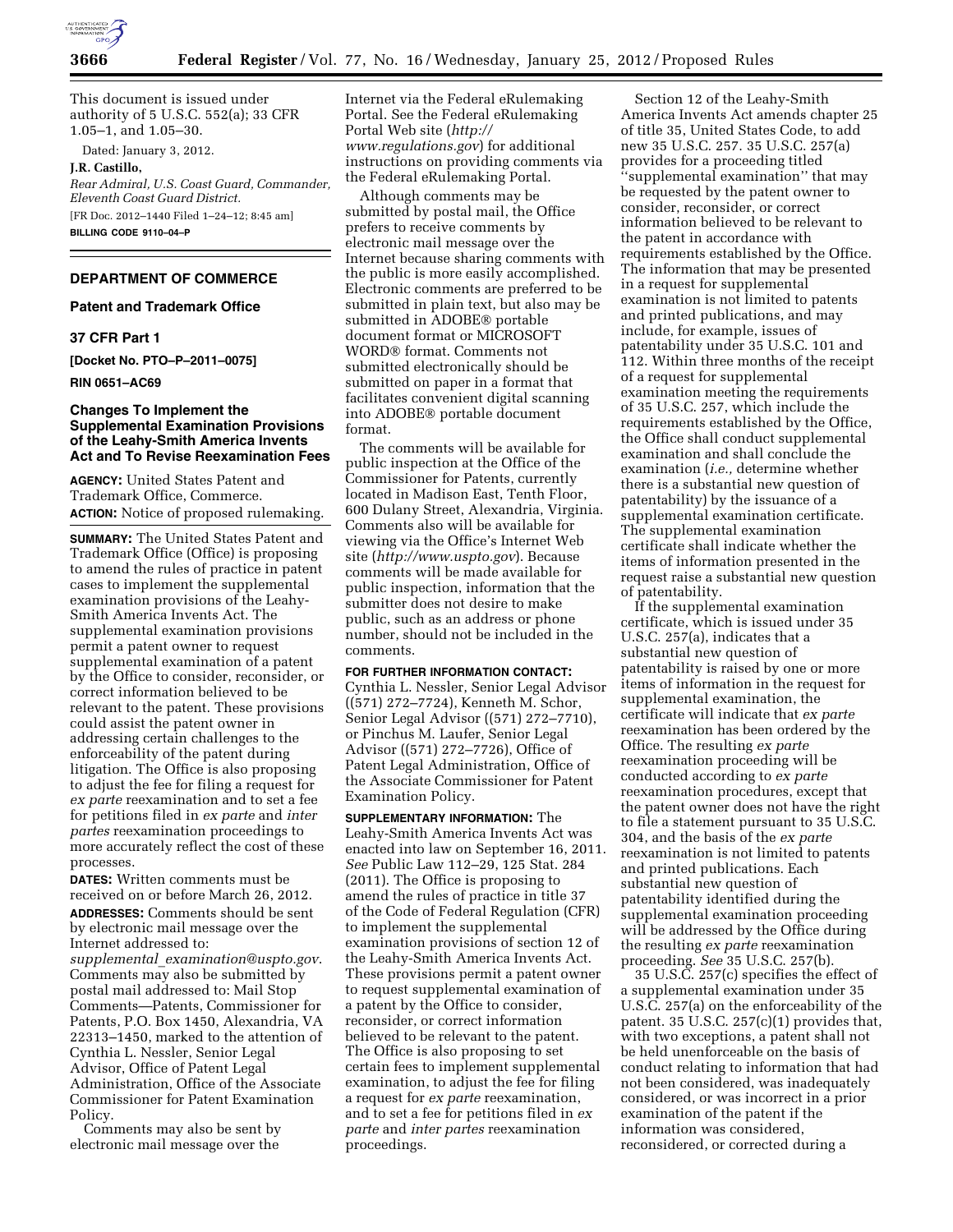supplemental examination of the patent. The first exception is that 35 U.S.C. 257(c)(1) shall not apply to an allegation pled with particularity in a civil action, or set forth with particularity in a notice received by the patent owner under section 505(j)(2)(B)(iv)(II) of the Federal Food, Drug, and Cosmetic Act (21 U.S.C.  $355(j)(2)(B)(iv)(II)$ , before the date of a supplemental examination request under 35 U.S.C. 257(a) to consider, reconsider, or correct information forming the basis for the allegation (35 U.S.C. 257(c)(2)(A)). The second exception is that in an action brought under section 337(a) of the Tariff Act of 1930 (19 U.S.C. 1337(a)), or 35 U.S.C. 281, 35 U.S.C. 257(c)(1) shall not apply to any defense raised in the action that is based upon information that was considered, reconsidered, or corrected pursuant to a supplemental examination request under 35 U.S.C. 257(a), unless the supplemental examination, and any *ex parte* reexamination ordered pursuant to the request, are concluded before the date on which the action is brought (35 U.S.C. 257(c)(2)(B)). 35 U.S.C. 257(c)(1) also provides that the making of a request for supplemental examination under 35 U.S.C. 257(a), or the absence thereof, shall not be relevant to enforceability of the patent under 35 U.S.C. 282.

35 U.S.C. 257(d)(1) provides the Director with authority to establish fees for filing a request for supplemental examination and for considering each item of information submitted with the request. If *ex parte* reexamination is ordered under 35 U.S.C. 257(b), 35 U.S.C. 257(d)(1) also establishes that the fees applicable to *ex parte*  reexamination must be paid in addition to the fees for supplemental examination. 35 U.S.C. 257(d)(2) provides the Director with authority to establish regulations governing the requirements of a request for supplemental examination, including its form and content.

In accordance with 35 U.S.C. 257(e), if the Office becomes aware, during the course of supplemental examination or of any *ex parte* reexamination ordered under 35 U.S.C. 257, of a material fraud on the Office involving the patent requested to be examined, the Office shall refer the matter to the U.S. Attorney General, in addition to any other actions the Office is authorized to take, including the cancellation of any claims found to be invalid under 35 U.S.C. 307 as a result of *ex parte*  reexamination ordered under 35 U.S.C. 257. The Office regards the term "material fraud" in 35 U.S.C. 257(e) to be narrower in scope than inequitable conduct as defined by the U.S. Court of

Appeals for the Federal Circuit in *Therasense, Inc.* v. *Becton, Dickinson & Co.,* 649 F.3d 1276 (Fed. Cir. 2011).

Section 12 of the Leahy-Smith America Invents Act also indicates, as discussed previously, that nothing in 35 U.S.C. 257 precludes the imposition of sanctions based upon criminal or antitrust laws (including 18 U.S.C. 1001(a)), the first section of the Clayton Act, and section 5 of the Federal Trade Commission Act to the extent that section relates to unfair methods of competition). *See* 35 U.S.C. 257(f)(1). Section 12 of the Leahy-Smith America Invents Act sets forth rules of construction, providing that 35 U.S.C. 257 shall not be construed to limit the authority of the Office to investigate issues of possible misconduct or impose sanctions for misconduct involving matters or proceedings before the Office, or to issue regulations under 35 U.S.C. 32 or 35 U.S.C. 33 relating to sanctions for misconduct by patent practitioners. *See* 35 U.S.C. 257(f)(2) and (f)(3).

To implement the supplemental examination provisions of the Leahy-Smith America Invents Act, the Office is proposing to amend the rules of practice in patent cases as set forth herein. A request for supplemental examination of a patent must be filed by the patent owner. Each request for supplemental examination is limited to the presentation of ten items of information. Supplemental examination addresses allegations of inequitable conduct during patent litigation, which allegations typically concern far fewer than ten items of information. In addition, if a limit of ten items of information is not sufficient for a particular situation, more than one request for supplemental examination of the same patent may be filed at any time. The request for supplemental examination must be accompanied by the fees for processing and treating an *ex parte* reexamination ordered under 35 U.S.C. 257, as well as any applicable document size fees. The request for supplemental examination must meet certain content requirements. Specifically, the request for supplemental examination must include an identification of the patent for which supplemental examination is requested; a list of each item of information and its publication date, if applicable; a list identifying any other prior or concurrent post patent Office proceedings involving the patent to be examined; an identification of each aspect of the patent to be examined; an identification of each issue raised by each item of information; a separate, detailed explanation for each identified issue; an explanation of how each item

of information is relevant to each aspect of the patent to be examined and of how each item of information raises each identified issue; a copy of each item of information; and a summary of the relevant portions of any submitted document, other than the request, that is over 50 pages in length. A request for supplemental examination that does not comply with the content requirements may not be granted a filing date. The Office may hold in abeyance action on any petition or other paper filed in a supplemental examination proceeding until after the proceeding is concluded by the electronic issuance of the supplemental examination certificate.

Within three months following the filing date of a request for supplemental examination, the Office will determine whether a substantial new question of patentability affecting any claim of the patent is raised by the items of information presented and identified in the request. The supplemental examination certificate will state the result of this determination. If the supplemental examination certificate states that a substantial new question of patentability is raised by one or more items of information in the request, *ex parte* reexamination of the patent will be ordered under 35 U.S.C. 257. Upon the conclusion of the *ex parte*  reexamination proceeding, an *ex parte*  reexamination certificate, which will include a statement specifying that *ex parte* reexamination was ordered under 35 U.S.C. 257, will be published as an attachment to the patent. The electronically issued supplemental examination certificate will also remain as part of the public record for the patent. If the supplemental examination certificate states that no substantial new question of patentability was found, and *ex parte* reexamination will not be ordered, then the electronically issued supplemental examination certificate will be published in due course as an attachment to the patent.

The Office must make its determination whether the items of information presented in the request raise a substantial new question of patentability within three months of the filing date of the supplemental examination request. Unlike a request for *ex parte* reexamination, the items of information presented in a request for supplemental examination are not limited to patents and printed publications. The items of information may include any information which the patent owner believes to be relevant to the patent, and which was not considered, was inadequately considered, or was incorrect during the prior examination of the patent. *See* 35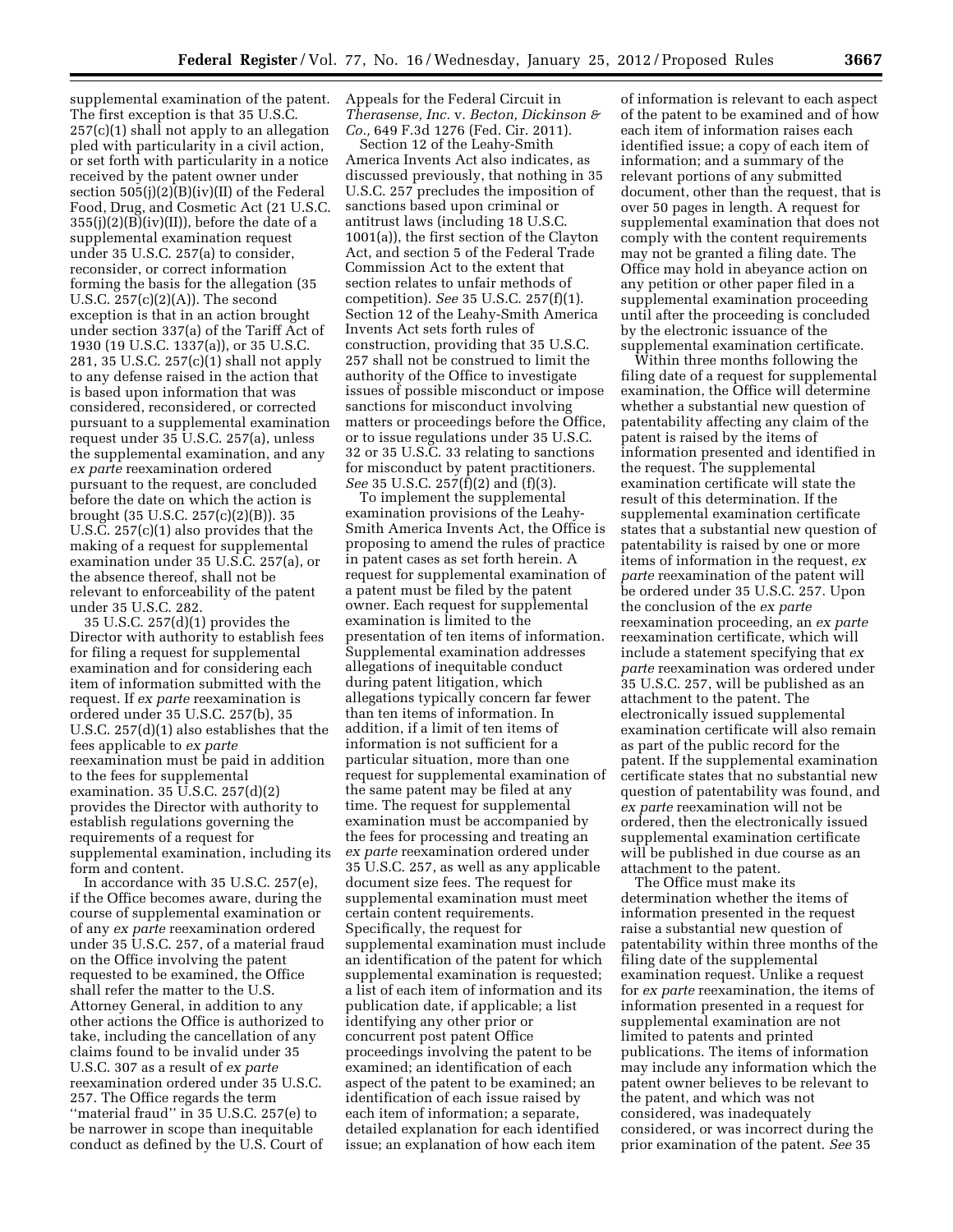U.S.C. 257(a) and (c). Thus, the variety of information that is permitted to be submitted in a request for supplemental examination, including, for example, transcripts of audio or video recordings, is more extensive than the information permitted to be submitted in an *ex parte*  reexamination proceeding. The information permitted in a supplemental examination is anticipated to be more resourceintensive than patents and printed publications to process, review, and treat, because the patent owner may present, in supplemental examination, an item of information that raises multiple issues in addition to those permitted to be raised in *ex parte*  reexamination. For example, the patent owner may present one item of information that raises multiple issues of patentability, including issues under 35 U.S.C. 101 and issues under 35 U.S.C. 112 with respect to the original disclosure. For these reasons, the requirements set forth in the proposed rules are designed to permit efficient processing and treatment of each request for supplemental examination within the statutory three-month time period, and to complete any subsequent *ex parte* reexamination ordered as a result of the supplemental examination proceeding with special dispatch.

#### **Discussion of Specific Rules**

The following is a discussion of proposed amendments to Title 37 of the Code of Federal Regulations, Part 1.

*Section 1.20:* The Office is proposing to amend § 1.20 to set fees to implement supplemental examination, to adjust the fee for filing a request for *ex parte*  reexamination, and to set a fee for petitions filed in *ex parte* and *inter partes* reexamination proceedings.

The authority to set fees for filing a request for supplemental examination and to consider each item of information submitted in the request is provided for in 35 U.S.C. 257(d)(1). *See*  35 U.S.C. 257(d)(1) (''[t]he Director shall by regulation establish fees for the submission of a request for supplemental examination of a patent, and to consider each item of information submitted in the request''). The authority to set fees for filing a request for *ex parte* reexamination is provided for in 35 U.S.C. 302. *See* 35 U.S.C. 302 (''[t]he request must be in writing and must be accompanied by payment of a reexamination fee established by the Director pursuant to the provisions of [35 U.S.C. 41]'').

Section 10(a) of the Leahy-Smith America Invents Act provides that the Office may set or adjust by rule any patent fee established, authorized, or

charged under title 35, United States Code, provided that such fees only recover the aggregate estimated costs to the Office for processing, activities, services, and materials relating to patents (including administrative costs). *See* Public Law 112–29, 125 Stat. 283, 316 (2011).

Sections 10(d) and (e) of the Leahy-Smith America Invents Act set out a process that must be followed when the Office is using its authority under section 10(a) to set or adjust patent fees. *See* Public Law 112–29, 125 Stat. at 317–18. This process does not feasibly permit supplemental examination and the related *ex parte* and *inter partes*  reexamination fees to be in place by September 16, 2012 (the effective date of the supplemental examination provisions of the Leahy-Smith America Invents Act). Therefore, the Office is setting these fees pursuant to its authority under 35 U.S.C. 41(d)(2) in this rulemaking, which provides that fees for all processing, services, or materials relating to patents not specified in 35 U.S.C. 41 are to be set at amounts to recover the estimated average cost to the Office of such processing, services, or materials. *See* 35 U.S.C. 41(d)(2). The Office's analysis of the estimated fiscal year 2013 costs for supplemental examination, *ex parte*  reexamination, and petitions filed in *ex parte* and *inter partes* reexamination proceedings is available via the Office's Internet Web site (*[http://](http://www.uspto.gov) [www.uspto.gov](http://www.uspto.gov)*). The estimated fiscal year 2013 cost amounts are rounded to the nearest ten dollars by applying standard arithmetic rules so that the resulting proposed fee amounts will be convenient to patent users.

The Office is also in the process of developing a proposal to adjust patent fees under section 10 of the Leahy-Smith America Invents Act. The supplemental examination and *ex parte*  and *inter partes* reexamination fees proposed in this notice will be revisited in furtherance of the Director's feesetting efforts in this area.

The Office has estimated its fiscal year 2013 cost for processing and treating a request for supplemental examination to be \$5,180, and its fiscal year 2013 cost for conducting *ex parte*  reexamination ordered as a result of a supplemental examination proceeding to be \$16,116. Therefore, the Office is proposing to add a new  $\S 1.20(k)(1)$  to provide a fee of \$5,180 for processing and treating a request for supplemental examination, and a new § 1.20(k)(2) to provide a fee of \$16,120 for conducting *ex parte* reexamination ordered as a result of a supplemental examination proceeding (the 2013 cost amounts

rounded to the nearest ten dollars). The \$16,120 fee for conducting an *ex parte*  reexamination ordered as a result of a supplemental examination proceeding will be returned if *ex parte*  reexamination is not ordered. *See*   $§ 1.26(c).$ 

The Office has also estimated its fiscal year 2013 cost for processing and treating documents over 20 sheets in length that are submitted in a supplemental examination proceeding to be \$166 for each document between 21 and 50 sheets in length, and \$282 for each additional 50-sheet increment or a fraction thereof. Therefore, the Office is also proposing to add a new  $\S 1.20(k)(3)$ to provide document size fees for any documents over 20 sheets in length that are submitted in a supplemental examination proceeding, including (1) a fee of \$170 for each document between 21 and 50 sheets in length; and (2) a fee of \$280 for each additional 50-sheet increment or a fraction thereof (the 2013 cost amounts rounded to the nearest ten dollars).

The decision as to whether the information submitted in a request for supplemental examination raises a substantial new question of patentability is identical to the decision as to whether the information submitted in a request for *ex parte* reexamination raises a substantial new question of patentability, except that the information submitted in a request for supplemental examination is not limited to patents and publications. Thus, the Office has analyzed its *ex parte* and *inter partes* reexamination costs to estimate the cost of supplemental examination and resulting *ex parte* reexamination proceedings. The analysis of the Office's *ex parte* and *inter partes* reexamination costs also revealed that the Office's current *ex parte* and *inter partes* reexamination fees are not set at amounts that recover the Office's costs for these processes or services. Thus, the Office is proposing to set fees for supplemental examination and resulting *ex parte* reexamination proceedings, adjust the fee for *ex parte*  reexamination proceedings, and set a fee for petitions in *ex parte* and *inter partes*  reexamination proceedings. The Office has estimated its fiscal year 2013 cost for conducting *ex parte* reexamination to be \$17,753. Therefore, the Office is proposing to amend  $\S 1.20(c)(1)$  to change the fee for filing a request for *ex parte* reexamination (§ 1.510(a)) from \$2,520 to \$17,750 (the 2013 cost amounts rounded to the nearest ten dollars).

The Office is also proposing to add a new § 1.20(c)(6) to provide a fee of \$1,930 for filing a petition in an *ex parte*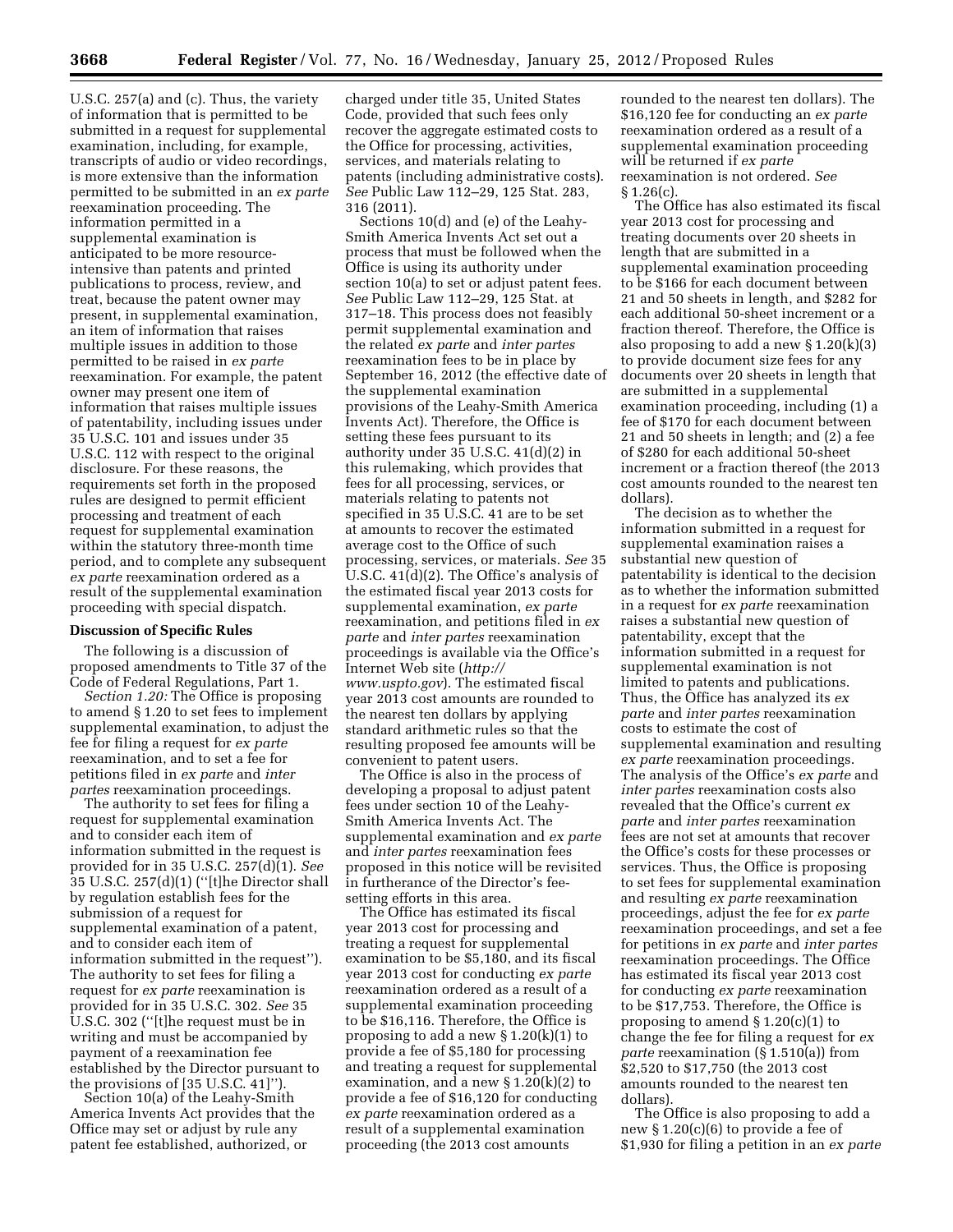or *inter partes* reexamination proceeding, except for those specifically enumerated in §§ 1.550(i) and 1.937(d) (the 2013 cost amounts rounded to the nearest ten dollars). The Office has estimated its fiscal year 2013 cost for the processing and treatment of a petition in a reexamination proceeding is \$1,932. The proposed fee for treating a petition in a reexamination proceeding will apply to any petition filed in either an *ex parte* or an *inter partes*  reexamination proceeding (except for those specifically enumerated in §§ 1.550(i) and 1.937(d)), including petitions under §§ 1.59, 1.181, 1.182, and 1.183. The proposed fee for treating a petition in an *ex parte* or *inter partes*  reexamination proceeding will not apply to petitions specifically enumerated in §§ 1.550(i) and 1.937(d). The petitions enumerated in §§ 1.550(i) and 1.937(d) are petitions under §§ 1.550(c) and 1.956 to extend the period for response by a patent owner, petitions under §§ 1.550(e) and 1.958 to accept a delayed response by a patent owner, petitions under § 1.78 to accept an unintentionally delayed benefit claim, and petitions under § 1.530(l) for correction of inventorship in *ex parte* or *inter partes* reexamination proceedings.

The Office is also proposing to add a new § 1.20(c)(7) to provide a fee of \$4,320 for a refused request for *ex parte*  reexamination (discussed below), which is included in the fee under § 1.20(c)(1) for filing a request for *ex parte*  reexamination. The Office has estimated that its fiscal year 2013 cost of processing a request for *ex parte*  reexamination up to the issuance of a decision refusing the request for reexamination is \$4,320. Under current practice, if the Office decides not to institute an *ex parte* reexamination proceeding, a portion of the *ex parte*  reexamination filing fee paid by the reexamination requester is refunded. This section specifies the portion of the *ex parte* reexamination filing fee that is retained by the Office if the Office decides not to institute the *ex parte*  reexamination proceeding.

The Office is not proposing changes to the *inter partes* reexamination filing fee as the Office cannot consider, or even accord a filing date to, a request for *inter partes* reexamination filed on or after September 16, 2012. *See Revision of Standard for Granting an Inter Partes Reexamination Request,* 76 FR 59055, 59056 (Sept. 23, 2011).

*Section 1.26:* Section 1.26(c) is proposed to be amended to provide that if the Director decides not to institute an *ex parte* reexamination proceeding (a refused reexamination), any fee for filing an *ex parte* reexamination request

paid by the reexamination requester, less the fee set forth in § 1.20(c)(7), will be refunded to the reexamination requester. If the Director decides not to institute an *ex parte* reexamination proceeding under § 1.625 as a result of a supplemental examination proceeding, a refund of the *ex parte*  reexamination fee (\$16,120) for supplemental examination, as set forth in  $\S 1.20(k)(2)$ , will be made to the patent owner who requested the supplemental examination proceeding. The provision for a refund of \$7,970 to the *inter partes* reexamination requester, where the Director decides not to institute an *inter partes* reexamination proceeding, is being retained to address any remaining instances of a refusal to institute an *inter partes* reexamination. The reexamination requester or the patent owner who requested the supplemental examination proceeding, as appropriate, should indicate the form in which any refund should be made (*e.g.,* by check, electronic funds transfer, credit to a deposit account). Generally, refunds will be issued in the form that the original payment was provided.

*Section 1.550:* Section 1.550(i) is proposed to be added to provide that a petition in an *ex parte* reexamination proceeding must be accompanied by the fee set forth in  $\S 1.20(c)(6)$ , except for petitions under § 1.550(c) to extend the period for response by a patent owner, petitions under § 1.550(e) to accept a delayed response by a patent owner, petitions under § 1.78 to accept an unintentionally delayed benefit claim, and petitions under § 1.530(l) for correction of inventorship in an *ex parte*  reexamination proceeding.

*Section 1.601:* Section 1.601(a) is proposed to require that a request for supplemental examination of a patent must be filed by the owner(s) of the entire right, title, and interest in the patent. Section 1.601(b) is proposed to require that the patent owner must establish an ownership interest in the patent as set forth in § 1.601(a) by filing, as part of the request, a submission in accordance with § 3.73(b).

Section 1.601(c) is proposed to prohibit third parties from filing papers or otherwise participating in any manner in a supplemental examination proceeding. Section 12 of the Leahy-Smith America Invents Act specifies that a request for supplemental examination may be filed by the patent owner. *See* 35 U.S.C. 257(a). There is no provision for participation in any manner by a third party in a supplemental examination proceeding. In addition, because the patent owner filed the request, third party participation is also prohibited in any

*ex parte* reexamination ordered under 35 U.S.C. 257 and § 1.625, pursuant to *ex parte* reexamination practice.

*Section 1.605:* Section 1.605(a) is proposed to require that each request for supplemental examination may request that the Office consider, reconsider, or correct no more than ten items of information believed to be relevant to the patent. In other words, the number of items of information that may be submitted as part of each request is limited to ten (10). The amount of information that may be included with each request is limited in order to permit full and comprehensive treatment of each item of information within the three-month statutory time period. Section 1.605(a) is also proposed to permit the filing of more than one request for supplemental examination of the same patent at any time. The patent owner is not precluded from obtaining review of any item of information as a result of the ten-item limit, because the patent owner may file multiple requests for supplemental examination of the same patent at any time.

Section 1.605(b) is proposed to require that an ''item of information'' includes a supporting document submitted as part of the request that contains information, believed to be relevant to the patent, that the patent owner requests the Office to consider, reconsider, or correct. Examples include a journal article, a patent, an affidavit or declaration, or a transcript of an audio or video recording, each of which may be considered an item of information. If the information to be considered, reconsidered, or corrected is not, at least in part, contained within or based on any supporting document submitted as part of the request, the discussion within the body of the request relative to the information will be considered as the item of information. For example, if the patent owner raises an issue under 35 U.S.C. 101, and the issue is wholly contained in a discussion within the body of the request and is not based, at least in part, on any supporting document, the discussion in the request will be considered as the item of information. If, however, the patent owner is presenting a copy of a supporting document within the body of the request, such as an image of an electronic mail message or other document, a separate copy of the supporting document must be provided, which will be considered as an item of information. The patent owner may not avoid the counting of an item of information by inserting the content of the supporting document within the body of the request. As another example, if the patent owner presents an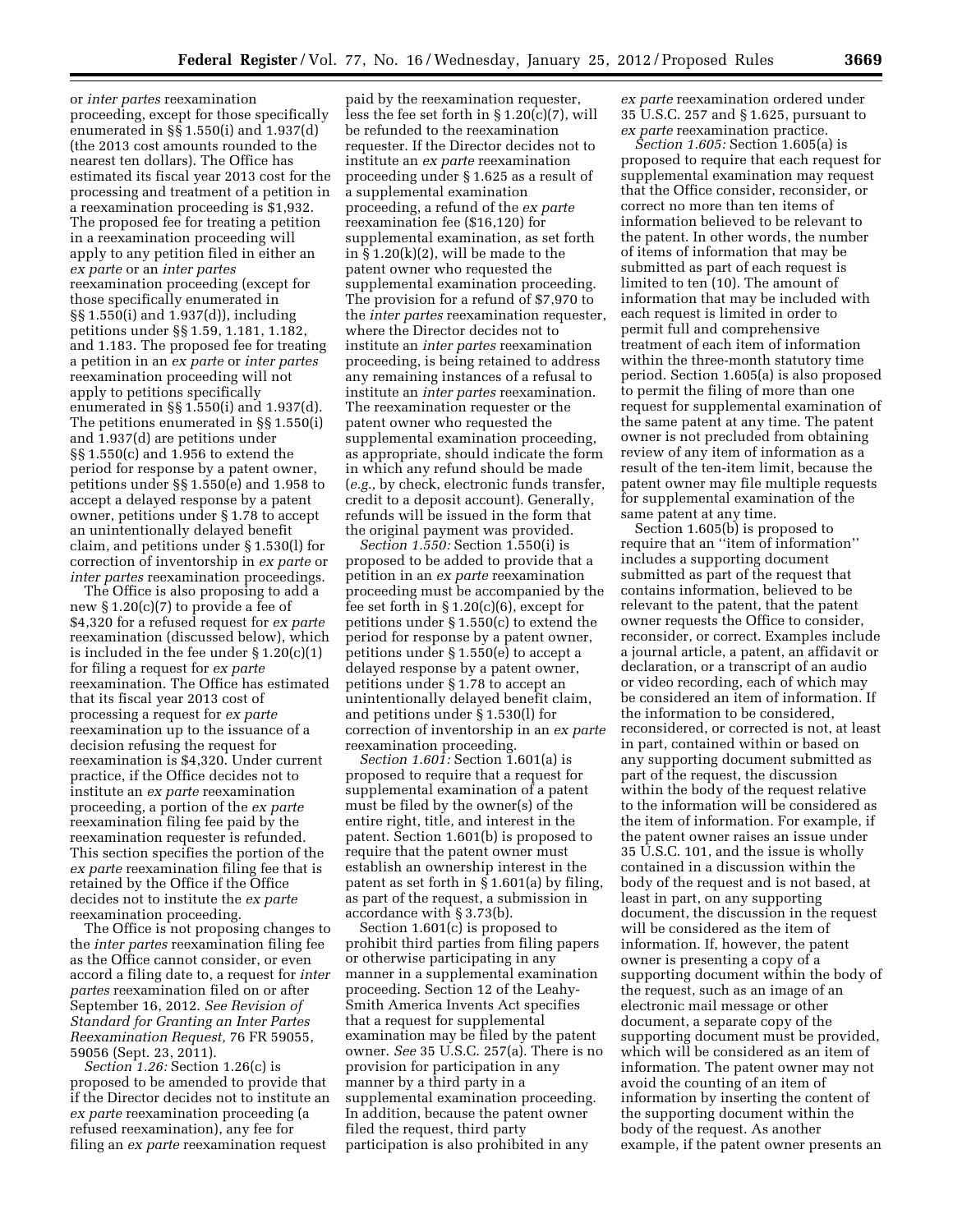argument in the request regarding an issue under 35 U.S.C. 102, such as a potential public use or sale of the claimed invention, and also submits a supporting document with the request as possible evidence of the public use or sale, or the lack thereof, the supporting document containing the possible evidence will be considered as the item of information.

Section 1.605(c) is proposed to require that an item of information must be in writing in accordance with § 1.2. The Office does not currently have the capability of retaining records in unwritten form. For this reason, any audio or video recording must be submitted in the form of a written transcript in order to be considered. A transcript of a video may be submitted together with copies of selected images of the video, and a discussion of the correlation between the transcript and the copies of the images.

Section 1.605(d) is proposed to require that if an item of information is combined in the request with one or more additional items of information, including instances where it may be necessary to combine items of information in order to raise an issue to be considered, reconsidered, or corrected, each item of information of the combination may be separately counted. For example, if the patent owner requests consideration of a possible rejection of the claims under 35 U.S.C. 103(a) over a combination of reference A in view of reference B, reference A and reference B will be separately counted as items of information. Exceptions to this provision include the combination of a non-English language document and its translation, and the combination of a document that is over 50 pages in length and its summary pursuant to  $§ 1.610(b)(11).$ 

*Section 1.610:* Proposed § 1.610 governs the content of the request for supplemental examination. Consistent with the requirement in 35 U.S.C. 257(d) to establish fees, § 1.610(a) requires that the request be accompanied by the fee for filing a request for supplemental examination as set forth in § 1.20(k)(1), the fee for *ex parte* reexamination ordered as a result of a supplemental examination proceeding as set forth in § 1.20(k)(2), and any applicable document size fees as set forth in  $\S 1.20(k)(3)$ .

Proposed § 1.610(b) sets forth content requirements for a request for supplemental examination. Section 1.610(b)(1) is proposed to require that the request include a cover sheet itemizing each component submitted as part of the request. A ''component'' may be a certificate of mailing, the request, the patent to be examined, an item of information, and any other separate document that is deposited with the request.

Section 1.610(b)(2) is proposed to require that the request include a table of contents for the request. Section 1.610(b)(3) is proposed to require that the request include an identification of the number, the date of issue, and the first named inventor of the patent for which supplemental examination is requested.

Section 1.610(b)(4) is proposed to require that the request include a list of each item of information that is requested to be considered, reconsidered, or corrected, and the publication date for each item of information, if applicable. This list must include each of the items of information on which the request is based. If the item of information is a discussion contained within the body of the request, as discussed previously, the pages of the request on which the discussion appears, and a brief description of the item of information, such as ''discussion in request of why the claims are patentable under 35 U.S.C. 101, pages 7–11'', must be listed. Section 1.610(b)(4) is also proposed to require a statement that: (1) Identifies each item of information that was not considered in the prior examination of the patent, and explains why consideration of the item of information is being requested; (2) identifies each item of information that was not adequately considered in the prior examination of the patent, and explains why reconsideration of the item of information is being requested; and (3) identifies each item of information that was incorrect in the prior examination of the patent, and explains how it is being corrected. For example, the patent owner may state that a declaration under § 1.132, which was presented during the prior examination of the patent as evidence of unexpected results, provided analytical data that was later determined to be erroneous or incorrect. The patent owner may present a corrected declaration under § 1.132 and explain how the previously submitted, erroneous data is being corrected. As another example, the patent owner may submit a patent with the request as an item of information, and explain that the patent was not considered (or was inadequately considered) during the prior examination, and that consideration (or reconsideration) of the patent is requested because it raises an issue under 35 U.S.C. 103 with respect to the claims of the patent for which

supplemental examination has been requested. An amendment, however, is not an item of information. If the patent owner merely wishes, without more, to amend the claims or to add new claims, in order to further define the invention, the patent owner may file a reissue application. Similarly, a benefit claim may be corrected merely by filing an appropriate petition and/or a reissue application, as applicable. However, the patent owner may also, if desired, file the appropriate petition with the request for supplemental examination in order to correct the benefit claim.

Section 1.610(b)(5) is proposed to require that the request include a list identifying any other prior or concurrent post patent Office proceedings involving the patent for which the current supplemental examination is requested, including an identification of the type of proceeding (*e.g., ex parte* or *inter partes*  reexamination, reissue, supplemental examination, post-grant review, *inter partes* review), the identifying number of any such proceeding (*e.g.,* a control number or a reissue application number), and the filing date of any such proceeding.

Section 1.610(b)(6) is proposed to require that the request include an identification of each aspect of the patent to be examined. Examples of an ''aspect of the patent'' include the abstract, any drawing, specification, patent claims, or benefit claims. If any of the claims identified for examination include one or more means-plusfunction or step-plus-function elements as set forth in 35 U.S.C. 112(f), as amended by the Leahy-Smith America Invents Act, the request must include an identification of the structure, material, or acts in the specification that correspond to each means-plus-function or step-plus-function element of each claim to be examined.

Section 1.610(b)(7) is proposed to require that the request include an identification of each issue of patentability raised by each item of information. An item of information may raise more than one issue of patentability. For example, a journal article or reference patent may raise an issue under 35 U.S.C. 102, 35 U.S.C. 103, 35 U.S.C. 112, or obviousness-type double patenting, as appropriate. A discussion in the body of the request may raise an issue under 35 U.S.C. 101. A sales invoice or advertisement may raise an issue under 35 U.S.C. 102.

Section 1.610(b)(8) is proposed to require that the request include a separate, detailed explanation for each identified issue of patentability, in order to determine whether the submitted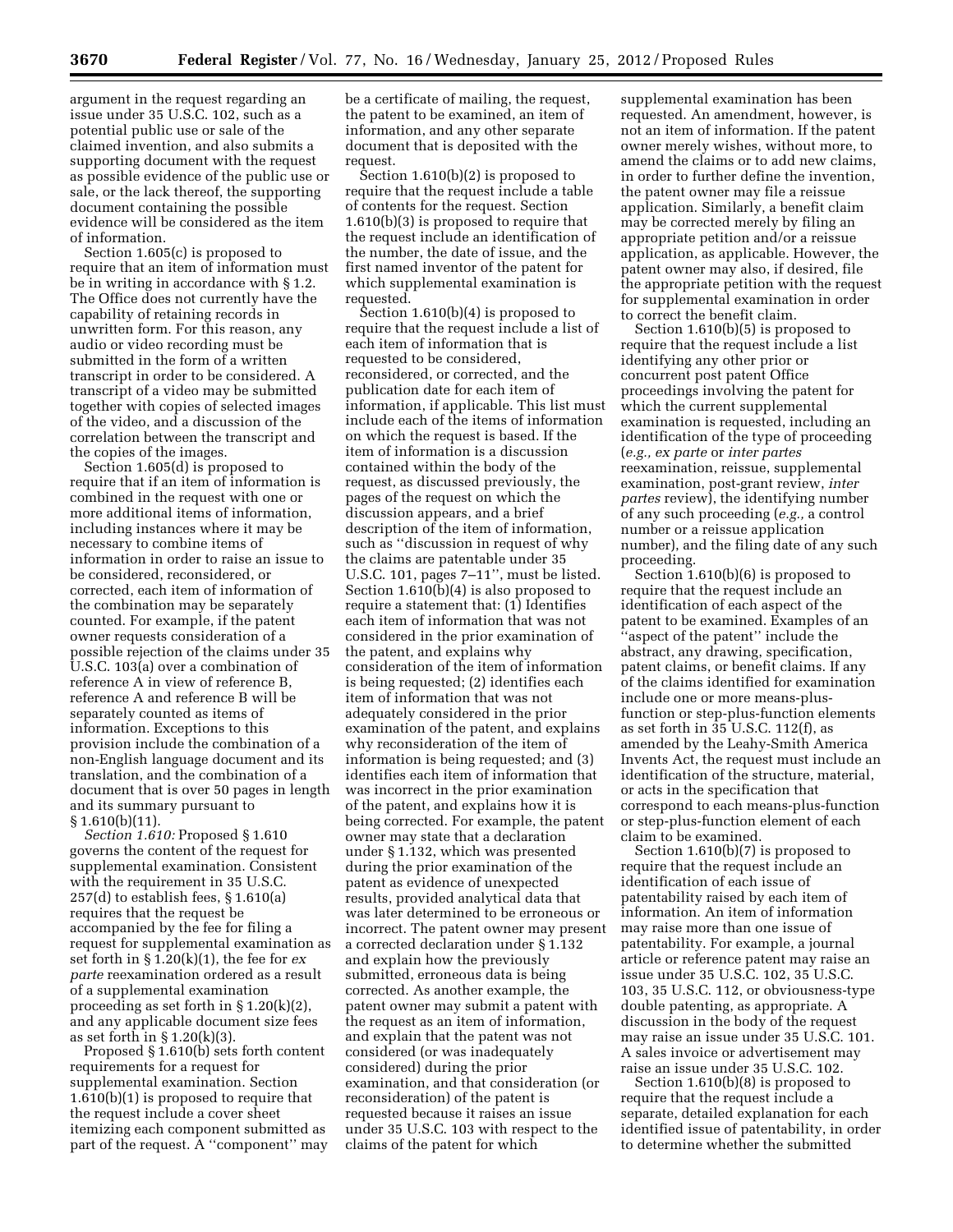items of information are appropriate for supplemental examination, and to better analyze the information submitted with the request. The explanation must also discuss how each item of information is relevant to each aspect of the patent identified for examination. In addition, the explanation must discuss how each item of information raises each issue identified for examination. For example, the explanation must discuss how each claim limitation is met, or is not met, by an item of information, such as a patent which qualifies as prior art under 35 U.S.C. 102.

Section 1.610(b)(8)(i) is proposed to require that, where an identified issue involves the application of 35 U.S.C. 101 (other than double patenting) or 35 U.S.C. 112, the explanation must discuss the support in the specification for each limitation of each claim identified for examination with respect to this issue. Section 1.610(b)(8)(ii) is proposed to require that, where an identified issue involves the application of 35 U.S.C. 102, 35 U.S.C. 103, or double patenting, the explanation must discuss how each limitation of each claim identified for examination with respect to this issue is met, or is not met, by each item of information. The detailed explanation may also include an explanation of how the claims distinguish over the items of information. For example, for an item of information that is identified as raising an issue under 35 U.S.C. 102 with respect to claims 1 through 10, such as a patent which qualifies as prior art under 35 U.S.C. 102, the explanation must discuss how each claim limitation in each of claims 1 through 10 is met, or is not met, by the item of information. Preferably, the explanation employs a claim chart that matches each claim limitation to cited portions of the item of information, as applicable. The requirements for this explanation are anticipated to be substantially similar to the requirements for a detailed explanation under § 1.510(b)(2) in a request for *ex parte* reexamination, for items of information that raise issues that are relevant to the patent claims. In other words, this explanation must state, in sufficient detail, for each identified issue, how an item of information is applied to the patent.

Section 1.610(b)(9) is proposed to require that the request include a copy of the patent for which supplemental examination is requested, and a copy of any disclaimer, certificate of correction, certificate of extension, supplemental examination certificate, post grant review certificate, *inter partes* review certificate, or ex parte or *inter partes* 

reexamination certificate issued for the patent.

Section 1.610(b)(10) is proposed to require that the request include a copy of each item of information listed in § 1.610(b)(4), accompanied by a written English translation of all of the necessary and pertinent parts of any non-English language document. Items of information that form part of the discussion within the body of the request as specified in § 1.605(b), and copies of U.S. patents and U.S. patent application publications, are not required to be submitted.

Section 1.610(b)(11) is proposed to require that the request include a summary of the relevant portions of any submitted document (including patent documents), other than the request, that is over 50 pages in length. The summary must include citations to the particular pages containing the relevant portions. This summary may be similar to the requirement, for information disclosure statements, of a discussion of the relevant and pertinent parts of a non-English language document. This requirement will assist the Office in treating information presented in lengthy documents within the statutory three-month time period. Patent owners are encouraged to redact lengthy documents to include only the relevant portions, unless the redaction would remove context such that the examiner would not be provided with a full indication of the relevance of the information.

Section 1.610(b)(12) is proposed to require that the request must include a submission by the patent owner in compliance with § 3.73(b) establishing the entirety of the ownership in the patent requested to be examined, as set forth in § 1.601(b).

Proposed § 1.610(c) provides that the request may include an explanation why each item of information does or does not raise a substantial new question of patentability. Patent owners are strongly encouraged to submit such explanation, which will assist the Office in analyzing the request.

Proposed § 1.610(d) provides that the filing date of a request for supplemental examination will not be granted if the request is not in compliance with §§ 1.605, 1.615, and 1.610(a) and (b). A defective request may be granted a filing date if the defects are limited to the omission of one or more of the requirements set forth in § 1.610(b)(1) or (b)(2), subject to the discretion of the Office.

Proposed § 1.610(e) provides that if the Office determines that the request, as originally submitted, is not entitled to a filing date pursuant to § 1.610(d), then

the patent owner will be so notified and will generally be given an opportunity to complete the request within a specified time. If the patent owner does not timely comply with the notice, the request for supplemental examination will not be granted a filing date and the fee for *ex parte* reexamination as set forth in  $\S 1.20(k)(2)$  will be refunded. If the patent owner timely files a corrected request in response to the notice that properly addresses all of the defects set forth in the notice and that otherwise complies with all of the requirements of §§ 1.605, 1.610 and 1.615, the filing date of the supplemental examination request will be the receipt date of the corrected request.

*Section 1.615.* Section 1.615(a) is proposed to require that all papers submitted in a supplemental examination proceeding must be formatted in accordance with § 1.52, including the request and any other documents generated by the patent owner/requester, such as translations of non-English language documents, transcripts of audio or video recordings, affidavits or declarations, and summaries of documents over 50 pages in length pursuant to  $\S 1.610(b)(11)$ . Exceptions include tables of contents, curriculum vitae, claim charts, court documents, third-party-generated affidavits or declarations, and any other document generated by a third party, including patents, patent application publications, and non-patent literature. However, such documents must be presented in a form having sufficient clarity and contrast between the paper and the text or image to permit the direct reproduction of readily legible copies by use of digital imaging and optical character recognition.

Section 1.615(b) is proposed to require that court documents and nonpatent literature may be redacted, but must otherwise be identical both in content and in format to the original documents, and if a court document, to the document submitted in court, and must not otherwise be reduced in size or modified, particularly in terms of font type, font size, line spacing, and margins. Patents, patent application publications, and third-party-generated affidavits or declarations must not be reduced in size or otherwise modified in the manner described in this paragraph.

*Section 1.620:* Section 1.620(a) is proposed to require that, within three months following the filing date of a request for supplemental examination, the Office will determine whether a substantial new question of patentability affecting any claim of the patent is raised by any of the items of information properly presented in the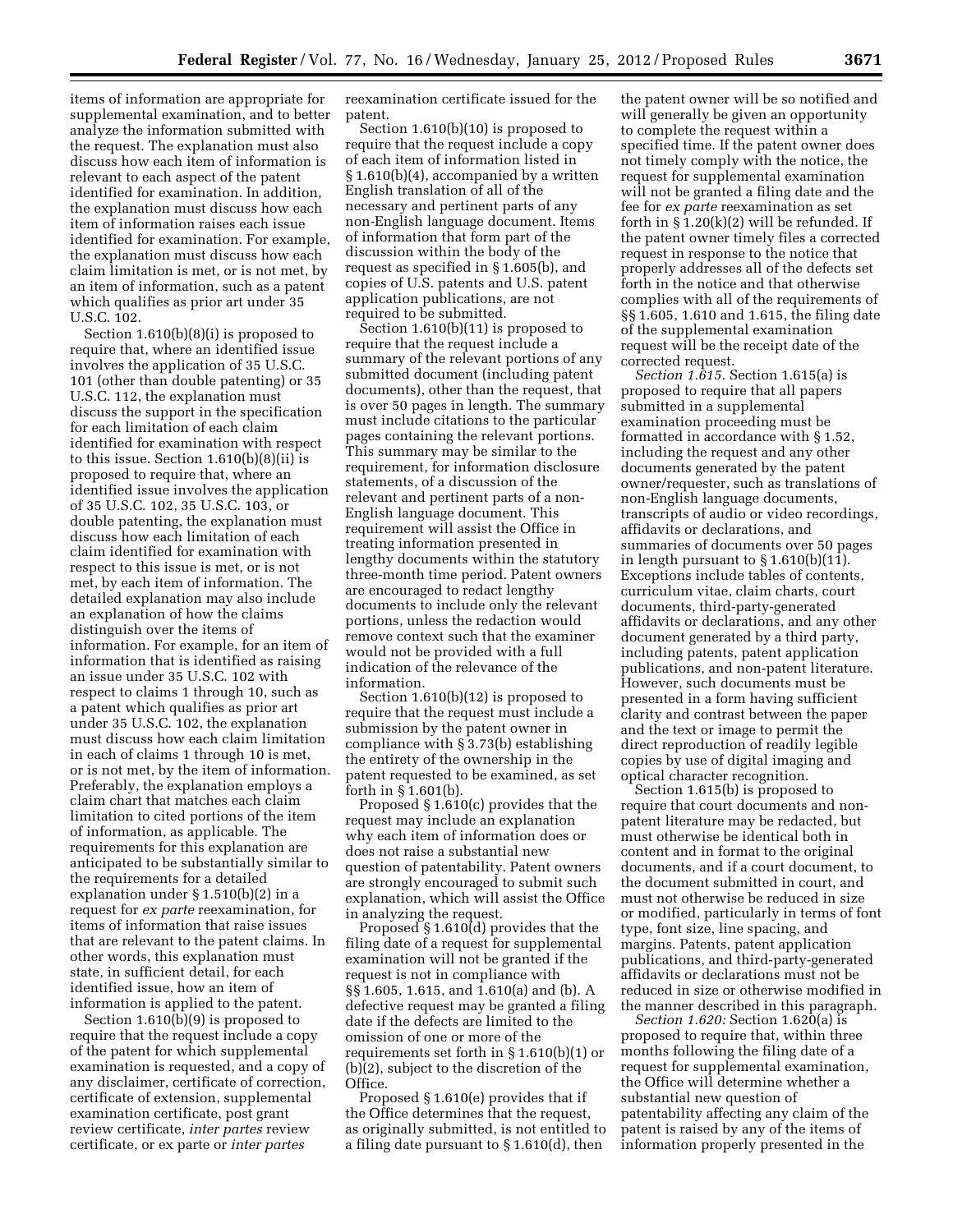request. The standard for determining whether an item of information submitted with the request raises a substantial new question of patentability will be the standard set forth in the *Manual of Patent Examining Procedure* (MPEP): *i.e.,* whether there is a substantial likelihood that a reasonable examiner would consider the item of information important in determining patentability. *See* MPEP § 2242 (8th ed. 2001) (Rev. 8, July 2010). This determination will generally be limited to a review of the issues identified in the request as applied to the identified aspect(s) of the patent. For example, a determination on a request that includes three items of information, wherein each item is identified as raising an issue under 35 U.S.C. 102 with regard to claim 1, will generally be limited to whether any of the three items of information raise a substantial new question of patentability with respect to claim 1. If the patent owner is interested in having more issues addressed for an item of information, the patent owner must identify every issue and provide the required explanation(s) in the request for supplemental examination. Similarly, if the patent owner is interested in applying an item of information to more aspects of the patent (*e.g.,* to more claims), the request for supplemental examination must include an identification of each aspect to which the item of information is to be applied and the required explanation(s). For example, if the patent owner fails to apply an item of information to certain claims, then the patent owner is not entitled to a determination for that item of information as applied to such claims. The determination will be based on the claims in effect at the time of the determination. The supplemental examination certificate, which contains the determination, will become a part of the official record of the patent.

Proposed § 1.620(b) provides that the Office may hold in abeyance an action on any petition or other paper filed in a supplemental examination proceeding until after the proceeding is concluded by the electronic issuance of the supplemental examination certificate as set forth in § 1.625. The only actions by the Office on the request are: (1) A determination of whether the request is entitled to a filing date; and (2) a determination of whether any of the items of information submitted with the request raise a substantial new question of patentability. The only relevant type of petition that the Office anticipates will be filed in a supplemental examination proceeding would involve

the filing date of the request, which is not relevant to the determination of whether any of the items of information submitted with the request raises a substantial new question of patentability. Holding in abeyance a decision on such a petition will assist the Office in making the determination regarding the substantial new question within the three-month statutory period.

Proposed § 1.620(c) provides that if an unauthorized or otherwise improper paper is filed in a supplemental examination proceeding, it will not be entered into the official file or considered, or, if inadvertently entered, it will be expunged.

Section 1.620(d) is proposed to require that the patent owner must, as soon as possible upon the discovery of any other prior or concurrent post patent Office proceeding involving the patent for which the current supplemental examination is requested, file a paper limited to bare notice of the post patent Office proceeding, if such notice has not been previously provided with the request. The Office anticipates that a patent for which supplemental examination is requested is likely to be involved in other Office post patent proceedings, including another supplemental examination proceeding. Knowledge of other proceedings is important to ensure a quality determination. In addition, bare notice is required due to the statutory threemonth period within which the Office must process the information. The notice is limited to an identification of the post patent proceeding, including the type (*e.g., ex parte* or *inter partes*  reexamination, reissue, supplemental examination, post-grant review, or *inter partes* review), an identifying number, such as a control number or reissue application number, and the filing date of the post patent Office proceeding. The notice may not include any discussion of the issues present in the current supplemental examination proceeding or in the identified post patent Office proceeding(s). If the paper containing the notice is not so limited, the paper will be held to be improper, and will be processed as an unauthorized paper.

Section 1.620(e) is proposed to prohibit interviews in a supplemental examination proceeding. This requirement will assist the Office to process the request for supplemental examination within the three-month statutory period. A telephone call to the Office to confirm receipt of a request for supplemental examination, or to discuss general procedural questions, is not considered to be an interview for the purposes of this provision. This

prohibition against interviews applies only to supplemental examination proceedings. As to any *ex parte*  reexamination ordered as a result of the supplemental examination proceeding, interview practice is governed by the regulations governing *ex parte*  reexamination proceedings. See, e.g., § 1.560.

Proposed § 1.620(f) provides that no amendment to any aspect of the patent may be filed in a supplemental examination proceeding. Amendments to any aspect of the patent are not items of information, and are not appropriate in a supplemental examination proceeding. As specified in 35 U.S.C. 257(b), the patent owner does not have the right to file a statement under 35 U.S.C. 304. See proposed § 1.625(d)(1). 35 U.S.C. 304 permits a patent owner to file an amendment by including the amendment with the patent owner's statement prior to an initial Office action. However, because the *ex parte*  reexamination proceeding does not exist prior to the order under 35 U.S.C. 257 and the patent owner is precluded from filing a statement under 35 U.S.C. 304, no amendment may be filed from the time the request for supplemental examination is filed, until after the issuance of an initial Office action on the merits in any *ex parte* reexamination proceeding ordered under 35 U.S.C. 257.

Proposed § 1.620(g) provides that, if the Office becomes aware, during the course of a supplemental examination or of any *ex parte* reexamination ordered under 35 U.S.C. 257, of a material fraud on the Office involving the patent requested to be examined, the supplemental examination proceeding or any *ex parte* reexamination proceeding ordered under 35 U.S.C. 257 will continue. The matter will be referred to the U.S. Attorney General in accordance with 35 U.S.C. 257(e).

*Section 1.625:* Proposed § 1.625(a) provides that a supplemental examination proceeding will conclude when the supplemental examination certificate is electronically issued. The supplemental examination certificate will be electronically issued in the Office image file wrapper (IFW) system and the Patent Application Information Retrieval (PAIR) system within three months of the filing date of the request. Electronic issuance of the supplemental examination certificate will permit the Office to issue the certificate within the three-month statutory period and will permit additional time to review the items of information provided by the request, which would otherwise not be available if the certificate were to go through the Office's publication process,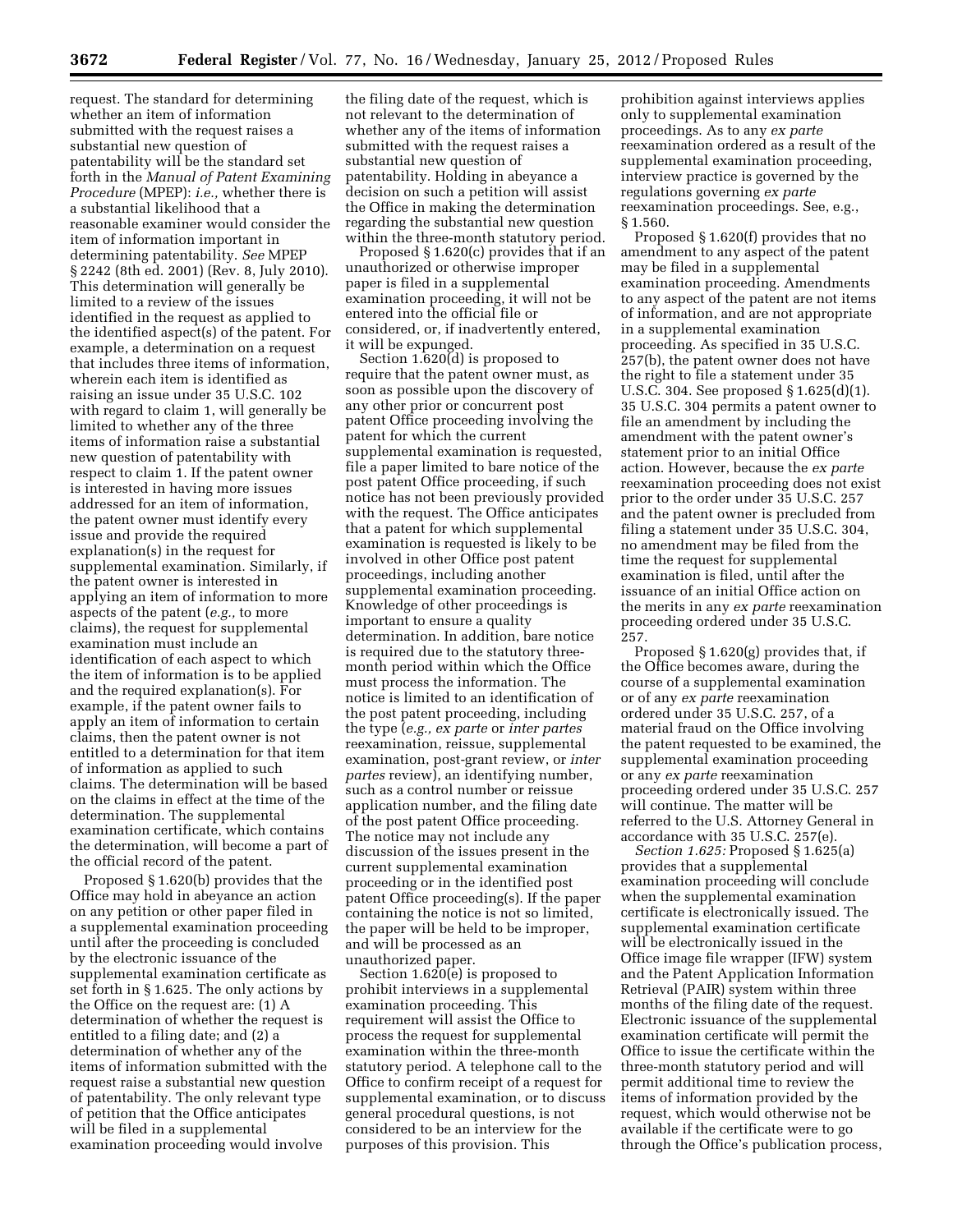which currently takes approximately eight weeks to complete. The certificate will be viewable by the public in Public PAIR. The supplemental examination certificate will indicate the result of the determination whether any of the items of information presented in the request raised a substantial new question of patentability.

Proposed § 1.625(b) provides that, if the supplemental examination certificate indicates that a substantial new question of patentability is raised by one or more items of information in the request, *ex parte* reexamination of the patent will be ordered under 35 U.S.C. 257. Upon the conclusion of the *ex parte* reexamination proceeding, an *ex parte* reexamination certificate, which will include a statement specifying that *ex parte* reexamination was ordered under 35 U.S.C. 257, will be published as an attachment to the patent by the Office's patent publication process. The electronically issued supplemental examination certificate will also remain as part of the public record for the patent.

Proposed  $\S$  1.625(c) provides that, if the supplemental examination certificate indicates that no substantial new question of patentability is raised by any of the items of information in the request, and *ex parte* reexamination is not ordered under 35 U.S.C. 257, the electronically issued supplemental examination certificate will be published in due course by the Office's patent publication process as an attachment to the patent. The reexamination fee for supplemental examination, as set forth in § 1.20(k)(2), will be refunded in accordance with § 1.26(c).

Proposed § 1.625(d) provides that any *ex parte* reexamination ordered under 35 U.S.C. 257 will be conducted in accordance with §§ 1.530 through 1.570, which govern *ex parte* reexamination, except that: (1) The patent owner will not have the right to file a statement pursuant to § 1.530, and the order will not set a time period within which to file such a statement; (2) *ex parte*  reexamination of any aspect of the patent may be conducted on the basis of any item of information as set forth in § 1.605, and is not limited to patents and printed publications or to subject matter that has been added or deleted during a reexamination proceeding, which differs from the provisions of § 1.552; (3) issues in addition to those raised by patents and printed publications and by subject matter added or deleted during an *ex parte*  reexamination proceeding may be considered and resolved; and (4) information material to patentability

will be defined by § 1.56(b) for the purposes of a supplemental examination proceeding, and any resulting *ex parte*  reexamination proceeding. Because supplemental examination is not limited to patents and printed publications, any aspect of the patent, including the original specification, may be examined. The material to patentability standard applicable to patent applications (§ 1.56(b)) is proposed for *ex parte* reexamination resulting from a supplemental examination because the material to patentability standard applicable to *ex parte* reexaminations (§ 1.555(b)) is limited to patents and printed publications, and an *ex parte*  reexamination resulting from supplemental examination is not limited to patents and printed publications. Any reference to 'applicant'' in § 1.56(b) will be read as ''patent owner.''

*Section 1.937:* Section 1.937(d) is proposed to be added to provide that a petition in an *inter partes* reexamination proceeding must be accompanied by the fee set forth in  $\S 1.20(c)(6)$ , except for petitions under § 1.956 to extend the period for response by a patent owner, petitions under § 1.958 to accept a delayed response by a patent owner, petitions under § 1.78 to accept an unintentionally delayed benefit claim, and petitions under § 1.530(l) for correction of inventorship in an *inter partes* reexamination proceeding.

The Office would also make appropriate reference to supplemental examination in title 37 CFR (*e.g.,*  §§ 3.71, 3.73).

#### **Rulemaking Considerations**

## *A. Administrative Procedure Act*

This notice proposes to amend the rules of practice in patent cases to implement the supplemental examination provisions of the Leahy-Smith America Invents Act. The Office is also proposing to adjust the fee for filing a request for *ex parte*  reexamination and to set a fee for petitions filed in *ex parte* and *inter partes* reexamination proceedings to more accurately reflect the cost of these processes. The changes being proposed in this notice do not change the substantive criteria of patentability. These proposed changes involve rules of agency practice and procedure and/or interpretive rules. *See Bachow Commc'ns Inc.* v. *FCC,* 237 F.3d 683, 690 (DC Cir. 2001) (rules governing an application process are procedural under the Administrative Procedure Act); *Inova Alexandria Hosp.* v. *Shalala,*  244 F.3d 242, 350 (4th Cir. 2001) (rules

for handling appeals were procedural where they did not change the substantive standard for reviewing claims); *Nat'l Org. of Veterans' Advocates* v. *Sec'y of Veterans Affairs,*  260 F.3d 1365, 1375 (Fed. Cir. 2001) (rule that clarifies interpretation of a statute is interpretive).

Accordingly, prior notice and opportunity for public comment are not required pursuant to 5 U.S.C. 553(b) or (c) (or any other law) and thirty-day advance publication is not required pursuant to 5 U.SC. 553(d) (or any other law). *See Cooper Techs. Co.* v. *Dudas,*  536 F.3d 1330, 1336–37 (Fed. Cir. 2008) (stating that 5 U.S.C. 553, and thus 35 U.S.C. 2(b)(2)(B), does not require notice and comment rulemaking for ''interpretative rules, general statements of policy, or rules of agency organization, procedure, or practice'') (quoting  $5$  U.S.C.  $553(b)(A)$ ). The Office, however, is publishing these proposed changes and the Initial Regulatory Flexibility Act analysis, below, for comment as it seeks the benefit of the public's views on the Office's proposed implementation of these provisions of the Leahy-Smith America Invents Act.

### *B. Initial Regulatory Flexibility Analysis*

1. Description of the Reasons That Action by the Agency Is Being Considered

The Office is proposing to amend the rules of patent practice to implement the supplemental examination provisions of the Leahy-Smith America Invents Act, which take effect September 16, 2012. The Office is also proposing to adjust the fee for filing a request for *ex parte* reexamination, and to set a fee for petitions filed in *ex parte*  and *inter partes* reexamination proceedings, to more accurately reflect the cost of these processes.

2. Succinct Statement of the Objectives of, and Legal Basis for, the Proposed Rules

The objective of the proposed rules to implement the supplemental examination provisions of the Leahy-Smith America Invents Act is to establish a process which allows: (1) Patent owners to exercise their statutory right to request supplemental examination to consider, reconsider, or correct information believed to be relevant to a patent; and (2) the Office to make its determination whether the information presented in the request raises a substantial new question of patentability within three months of the filing date of the supplemental examination request. The objective of the proposed rules to adjust the fee for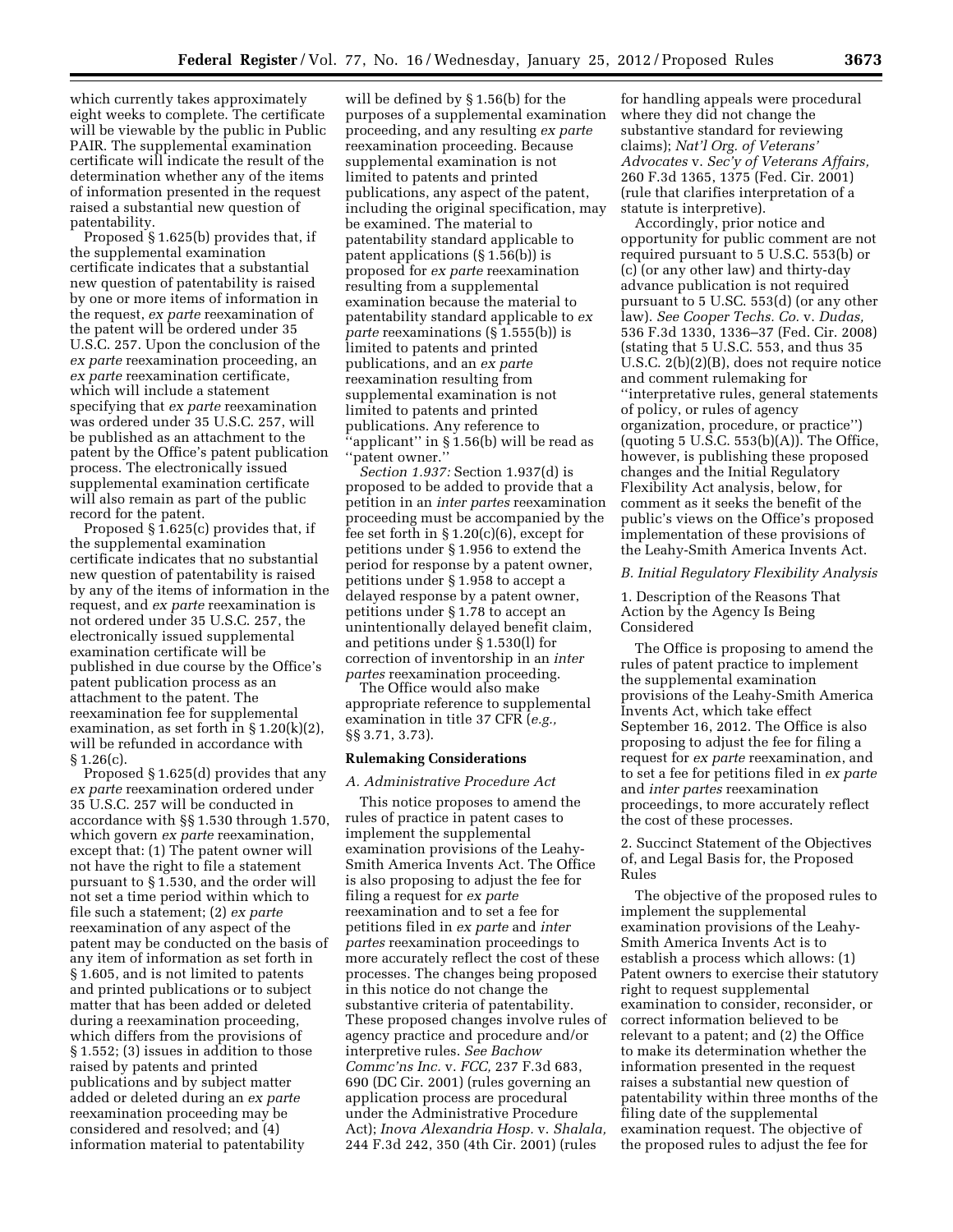filing a request for *ex parte*  reexamination, and to set a fee for petitions filed in *ex parte* and *inter partes* reexamination proceedings, is to recover the estimated average cost to the Office of *ex parte* reexamination proceedings and petitions filed in *ex parte* and *inter partes* reexamination proceedings.

Section 12 of the Leahy-Smith America Invents Act provides a legal basis for the proposed rules to implement supplemental examination. 35 U.S.C. 41(d)(2) provides a legal basis for the proposed rules to set the fee for supplemental examination, to adjust the fee for filing a request for *ex parte*  reexamination, and to set a fee for petitions filed in *ex parte* and *inter partes* reexamination proceedings. Specifically, 35 U.S.C. 41(d)(2) provides that fees for all processing, services, or materials relating to patents not specified in 35 U.S.C. 41 are to be set at amounts to recover the estimated average cost to the Office of such processing, services, or materials.

3. Description and Estimate of the Number of Affected Small Entities

*a. Size Standard and Description of Entities Affected.* The Small Business Administration (SBA) small business size standards applicable to most analyses conducted to comply with the Regulatory Flexibility Act are set forth in 13 CFR 121.201. These regulations generally define small businesses as those with fewer than a specified maximum number of employees or less than a specified level of annual receipts for the entity's industrial sector or North American Industry Classification System (NAICS) code. As provided by the Regulatory Flexibility Act, and after consultation with the Small Business Administration, the Office formally adopted an alternate size standard as the size standard for the purpose of conducting an analysis or making a certification under the Regulatory Flexibility Act for patent-related regulations. *See Business Size Standard for Purposes of United States Patent and Trademark Office Regulatory Flexibility Analysis for Patent-Related Regulations,*  71 FR 67109 (Nov. 20, 2006), 1313 *Off. Gaz. Pat. Office* 60 (Dec. 12, 2006). This alternate small business size standard is SBA's previously established size standard that identifies the criteria entities must meet to be entitled to pay reduced patent fees. *See* 13 CFR 121.802. If patent applicants identify themselves on a patent application as qualifying for reduced patent fees, the Office captures this data in the Patent Application Location and Monitoring (PALM) database system, which tracks

information on each patent application submitted to the Office.

Unlike the SBA small business size standards set forth in 13 CFR 121.201, the size standard for USPTO is not industry-specific. Specifically, the Office's definition of small business concern for Regulatory Flexibility Act purposes is a business or other concern that: (1) Meets the SBA's definition of a ''business concern or concern'' set forth in 13 CFR 121.105; and (2) meets the size standards set forth in 13 CFR 121.802 for the purpose of paying reduced patent fees, namely, an entity: (a) Whose number of employees, including affiliates, does not exceed 500 persons; and (b) which has not assigned, granted, conveyed, or licensed (and is under no obligation to do so) any rights in the invention to any person who made it and could not be classified as an independent inventor, or to any concern which would not qualify as a non-profit organization or a small business concern under this definition. *See Business Size Standard for Purposes of United States Patent and Trademark Office Regulatory Flexibility Analysis for Patent-Related Regulations,* 71 FR at 67112 (Nov 20, 2006), 1313 *Off. Gaz. Pat. Office* at 63 (Dec. 12, 2006).

*b. Overview of Estimates of Number of Entities Affected.* The proposed rules will apply to any small entity that files a request for supplemental examination, a request for *ex parte* reexamination, or a petition in an *ex parte* and *inter partes*  reexamination proceeding. To estimate the number of requests for supplemental examination, *ex parte* reexamination, and petitions filed in *ex parte* and *inter partes* reexamination expected to be submitted annually by small entities, the Office considered the information concerning *ex parte* reexamination filings published in the *United States Patent and Trademark Office Performance and Accountability Report, Fiscal Year 2011.* The Office received 758 requests for *ex parte* reexamination in fiscal year 2011, of which 104 (14 percent) were by the patent owner and 654 (86 percent) were by a third party. *See United States Patent and Trademark Office Performance and Accountability Report, Fiscal Year 2011,*  at 171 (table 14A) (2011). Based upon that information, the Office estimates that it will receive about 800 (758 rounded to be nearest 100) requests for *ex parte* reexamination annually and that about 14 percent of all requests for *ex parte* reexamination are filed by patent owners.

*c. Number of Entities Filing Requests for Ex Parte Reexamination.* As discussed previously, the Office estimates that it will receive about 800

requests for *ex parte* reexamination annually and about 14 percent of all requests for *ex parte* reexamination are filed by patent owners. Thus, the Office estimates that it receives approximately 110 (14 percent of 800 rounded to the nearest 10) requests for *ex parte*  reexamination filed by patent owners annually. Due to the availability of supplemental examination beginning in fiscal year 2013, the Office estimates that all 110 requests for *ex parte*  reexamination that would have been filed annually by patent owners will instead be filed as requests for supplemental examination. Therefore, the Office estimates that a total of approximately 690 (86 percent of 800 rounded to the nearest 10) requests for *ex parte* reexamination (all by third parties) will be filed annually.

Reexamination requesters are not required to identify their small entity status. Therefore, the Office does not have precise data on the number of requests for *ex parte* reexamination submitted annually by small entities. However, the Office tracks the number of requests for *ex parte* reexamination that are filed in which the patent that is the subject of the reexamination was prosecuted under small entity status. For fiscal year 2011, approximately 36 percent of the requests for *ex parte*  reexamination that were filed sought reexamination of a patent that was prosecuted under small entity status.

It is difficult to estimate what fraction of the anticipated 690 requests for *ex parte* reexamination submitted annually will be by small entities, because reexamination requesters are not required to identify their small entity status. The data that the Office keeps regarding the number of requests for *ex parte* reexamination that are filed in which the patent that is the subject of the reexamination was prosecuted under small entity status provides no insight into the number of requests for *ex parte* reexamination submitted by small entity third party requesters. Therefore, for purposes of this analysis, the Office is considering all 690 requests for *ex parte* reexamination expected to be submitted annually as being submitted by small entities.

*d. Number of Entities Filing Petitions in Ex Parte Reexamination Proceedings.*  The proposed rule to set a fee for petitions filed in reexamination proceedings (except for those petitions specifically enumerated in 37 CFR  $1.550(i)$  and  $1.937(d)$  will apply to any small entity that files a petition in a reexamination proceeding. The Office decided 832 petitions in reexamination proceedings (*ex parte* and *inter partes*) in fiscal year 2010. In view of the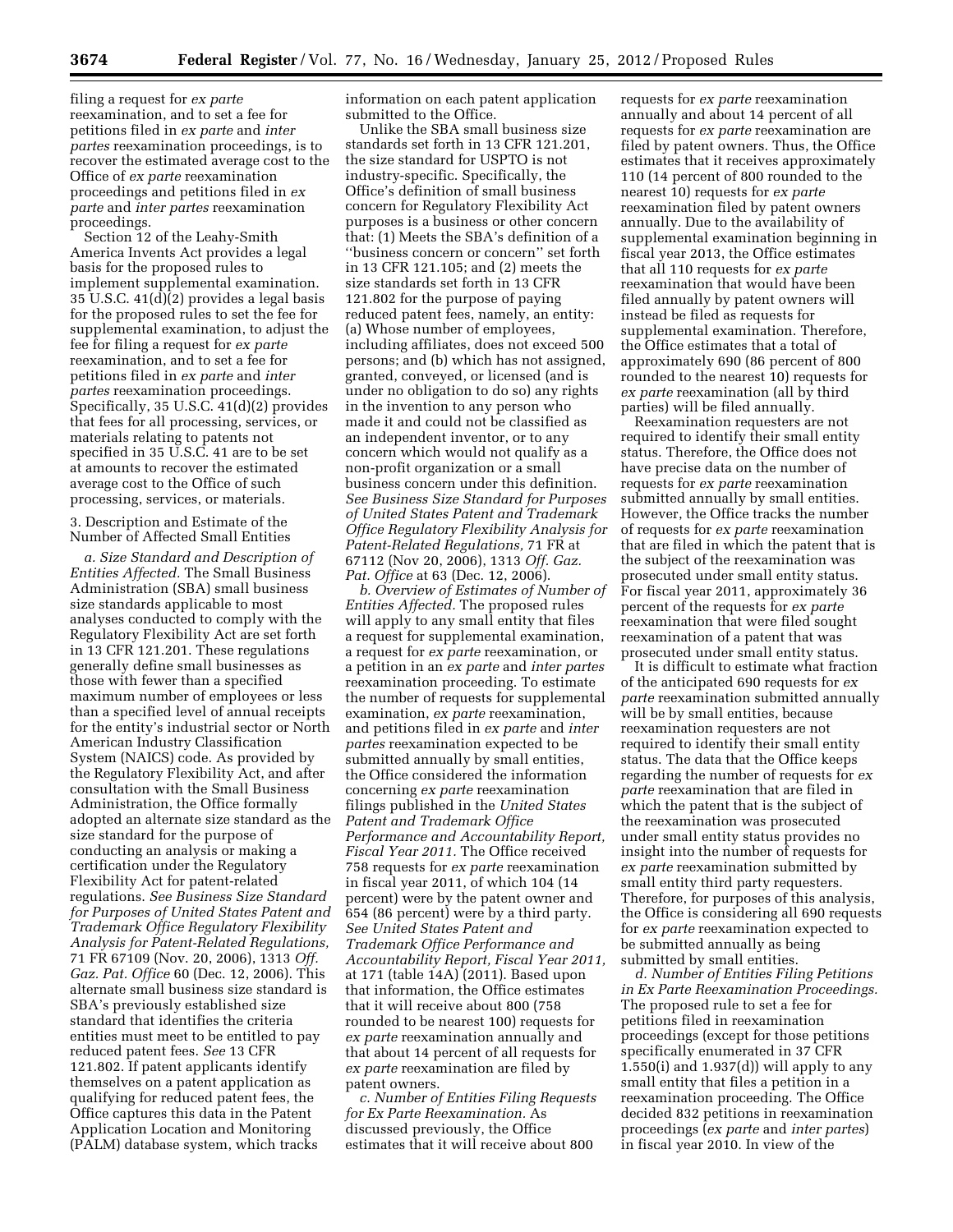statutory mandate to conduct reexamination proceedings with special dispatch, the Office estimates that the 832 petitions decided in reexamination proceedings in fiscal year 2010 reasonably approximates the number of petitions filed in reexamination proceedings in fiscal year 2010. In view of the proposed fee for petitions filed in reexamination proceedings, the Office estimates that no more than 850 (832 rounded to the nearest 50) will be filed annually in reexamination proceedings. The data that the Office keeps regarding petitions filed in reexamination proceedings does not indicate the number of petitions submitted by unique small entities. Therefore, for purposes of this analysis, the Office is considering all 850 petitions expected to be submitted annually in a reexamination proceeding as being submitted by small entities. Hence, the Office estimates that no more than 850 small entities will file a petition in a reexamination proceeding annually.

*e. Number of Entities Filing Request for Supplemental Examination.* In view of the benefits to patent owners afforded by supplemental examination at 35 U.S.C. 257(c), the Office is estimating that all 110 requests for *ex parte*  reexamination that would have been filed annually by patent owners will instead be filed as requests for supplemental examination. However, the Office is also estimating that more than 110 requests for supplemental examination will be filed annually due to a combination of: (1) The benefits to patent owners afforded by supplemental examination; (2) the fact that the ''information'' that may form the basis of a request for supplemental examination is not limited to patents and printed publications; and (3) the fact that the issues that may be raised during supplemental examination may include issues in addition to those permitted to be raised in *ex parte*  reexamination, *e.g.,* issues under 35 U.S.C. 112.

Because a main benefit afforded to patent owners by supplemental examination is to potentially shield patent owners from a finding of unenforceability due to inequitable conduct for the information considered by the Office and subject to a written decision by the Office, the Office estimates that the number of cases annually in which inequitable conduct is pled in the United States district courts represents a reasonable approximation of the number of annual requests for supplemental examination that the Office will receive. Data from the United States district courts reveals that between 2,900 and 3,301 patent

cases were filed each year during the period between 2006 and 2010. *See* U.S. Courts, Judicial Business of the United States Courts, *[www.uscourts.gov/](http://www.uscourts.gov/uscourts/Statistics/JudicialBusiness/2010/appendices/C02ASep10.pdf) [uscourts/Statistics/JudicialBusiness/](http://www.uscourts.gov/uscourts/Statistics/JudicialBusiness/2010/appendices/C02ASep10.pdf) [2010/appendices/C02ASep10.pdf](http://www.uscourts.gov/uscourts/Statistics/JudicialBusiness/2010/appendices/C02ASep10.pdf)* (last visited Nov. 11, 2011) (hosting annual reports for 1997 through 2010). Thus, the Office projects that no more than 3,300 (the highest number of yearly filings between 2006 and 2010 rounded to the nearest 100) patent cases are likely to be filed annually. Note that inequitable conduct is pled in approximately 40 percent of the patent cases filed annually in U.S. District Courts. *See* Christian E. Mammen, *Controlling the ''Plague'': Reforming the Doctrine of Inequitable Conduct,* 24 Berkeley Tech. L.J. 1329, 1358–60 (2010) (displaying a chart estimating the steady increase in assertions of the inequitable conduct defense). However, the number of patent cases in which a finding of inequitable conduct is upheld by the U.S. Court of Appeals for the Federal Circuit (Federal Circuit) is only a fraction of a percent. *See id.* The Office also anticipates that the percentage of patent cases in which inequitable conduct is pled and in which a finding of inequitable conduct is upheld by the Federal Circuit will begin to decline due to the May 2011 *en banc* decision by the Federal Circuit in *Therasense, Inc.* v. *Becton, Dickinson, and Co.,* 649 F.3d 1276 (Fed. Cir. 2011).

The Office also anticipates that supplemental examination will lead to a reduction in the number of district court patent infringement cases in which inequitable conduct is pled as a defense. *See* H.R. Rep. No. 112–98, Part 1 at pages 50 and 78 (2011) (the information submitted in a request for supplemental examination cannot later be used to hold the patent unenforceable or invalid on the basis of inequitable conduct during civil litigation). The Office understands that the costs related to inequitable conduct (*e.g.,* discovery related to inequitable conduct) are a significant portion of litigation costs. *See e.g.,* Mammen, *Controlling the ''Plague'': Reforming the Doctrine of Inequitable Conduct,* 24 Berkeley Tech. L.J. at 1347. The Office is specifically interested in receiving comments on litigation cost savings and other benefits the public may expect to realize from implementation of rules on supplemental examination.

Therefore, the Office estimates that it will receive about 1,430 (40 percent of 3,300 plus 110) requests for supplemental examination annually. Assuming that requests for supplemental examination will be filed by small entities in roughly the same

percentage that requests for *ex parte*  reexamination are currently filed by small entities (36 percent), the Office estimates that about 500 (36 percent of 1,430 (515) rounded to the nearest 100) requests for supplemental examination will be submitted annually by small entities.

4. Description of the Projected Reporting, Recordkeeping and Other Compliance Requirements of the Proposed Rules, Including an Estimate of the Classes of Small Entities Which Will Be Subject to the Requirement and the Type of Professional Skills Necessary for Preparation of the Report or Record

The proposed rules will apply to any small entity that files a request for supplemental examination, a request for *ex parte* reexamination, or a petition in an *ex parte* or *inter partes*  reexamination proceeding. The proposed rules to implement the supplemental examination provisions of the Leahy-Smith America Invents Act will impose compliance requirements on patent owners who request supplemental examination to consider, reconsider, or correct information believed to be relevant to a patent. The proposed rules will charge a fee to any patent owner who requests supplemental examination, and change the fee applicable to any entity that files a request for *ex parte* reexamination or a petition in an *ex parte* or *inter partes*  reexamination proceeding.

All papers in a supplemental examination proceeding must be filed in accordance with the requirements set forth in 37 CFR 1.601 and must be formatted in accordance with the requirements set forth in 37 CFR 1.615. All ''items of information'' submitted as part of the request must meet the requirements of 37 CFR 1.605. The request itself must include the items set forth in 37 CFR 1.610. The proposed rules to implement the supplemental examination provisions of the Leahy-Smith America Invents Act also require: (1) A fee of \$5,120.00 for processing and treating a request for supplemental examination; (2) a fee of \$15,930.00 for an *ex parte* reexamination ordered as a result of a supplemental examination proceeding; and (3) for processing and treating, in a supplemental examination proceeding, a non-patent document over 20 sheets in length, a fee of \$170.00 for a document of between 21 and 50 sheets, and a fee of \$280.00 for each additional 50 sheets or a fraction thereof.

A patent practitioner would have the type of professional skills necessary for preparation of request for supplemental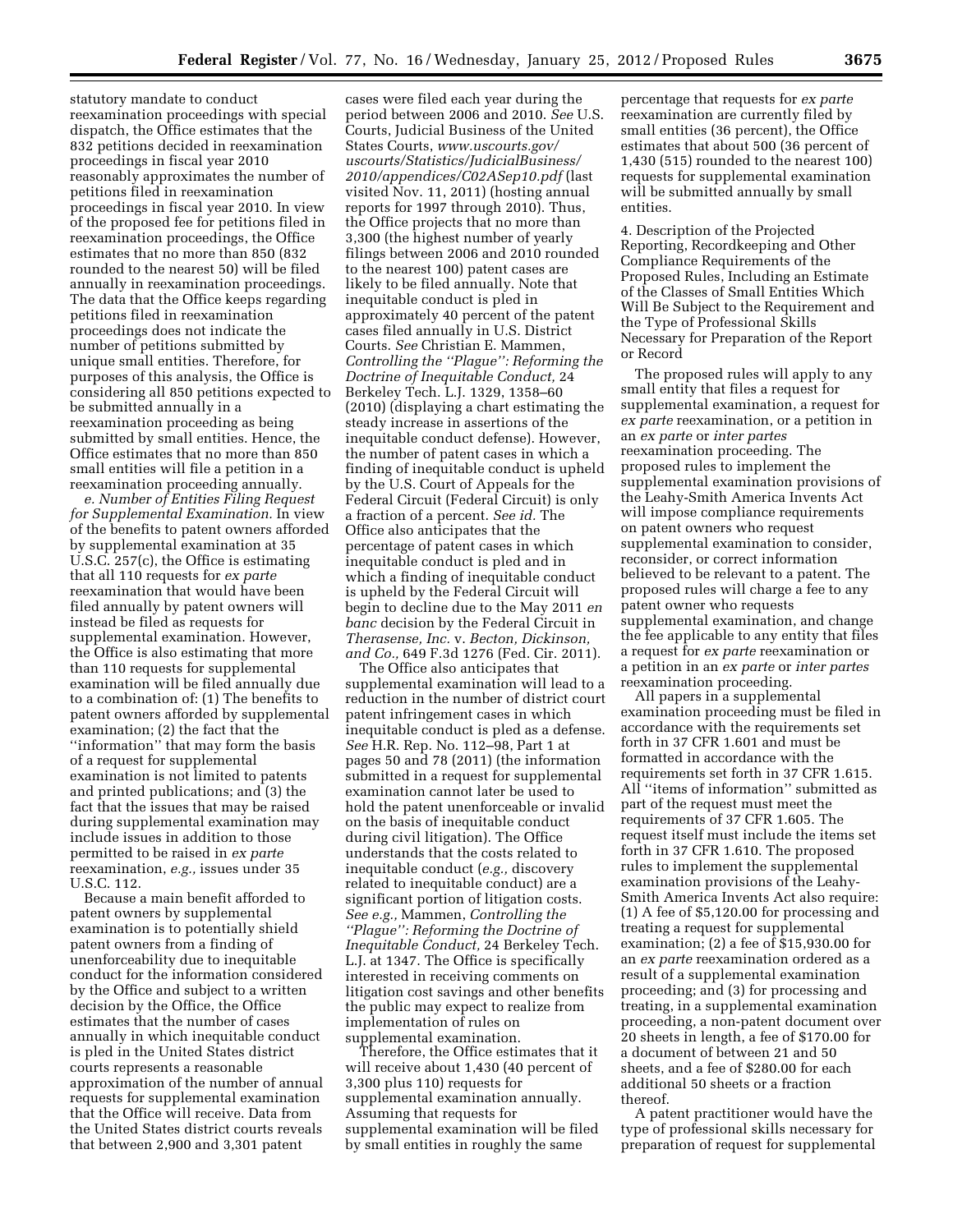examination. Office staff with experience and expertise in a wide range of patent prosecution matters as a patent practitioner estimate that preparing and filing a request for supplemental examination will require about 25 patent practitioner hours, costing \$8,500 (25 hours at the \$340 per hour median rate for attorneys reported in the American Intellectual Property Law Association (AIPLA) Report of the Economic Survey 2011. As discussed previously, a request for supplemental examination is comparable to a request for *ex parte* reexamination, in that both present information to the Office for evaluation as to whether the information raises a substantial new question of patentability). The American Intellectual Property Law Association (AIPLA) Report of the Economic Survey 2011 indicates that the average cost of preparing and filing a request for *ex parte* reexamination (the current Office proceeding most similar to a request for supplemental examination) is \$19,000. The Office staff estimate for preparing a supplemental examination is lower than the comparable *ex parte* reexamination cost because a patentee in supplemental examination would simply be preparing a supplemental examination request in compliance with the applicable statutes and regulations with information already at hand, whereas a third party requester in an *ex parte* reexamination (the majority of *ex parte* reexamination requests being by third parties) is not merely preparing an *ex parte*  reexamination request in compliance with the applicable statutes and regulations, but is also seeking to convince the Office that the claims in the patent for which reexamination is sought are unpatentable with patents and printed publications that the third party must uncover as part of the process.

The proposed rules to adjust or set fees in *ex parte* reexamination are as follows: (1) \$17,550.00 for filing a request for *ex parte* reexamination; (2) \$1,930.00 for filing a petition in an *ex parte* or *inter partes* reexamination proceeding, except for those specifically enumerated in 37 CFR 1.550(i) and 1.937(d)): and (3) for a refused request for *ex parte* reexamination under 37 CFR 1.510 (this amount is included in the request for *ex parte* reexamination fee, and is the portion not refunded if the request for reexamination is denied). The proposed rules to adjust the fee for filing a request for *ex parte*  reexamination, and to set a fee for petitions filed in *ex parte* and *inter partes* reexamination proceedings, do not impose any discernible reporting,

recordkeeping, or other compliance requirements. The proposed rules to adjust the fee for filing a request for *ex parte* reexamination, and to set a fee for petitions filed in *ex parte* and *inter partes* reexamination proceedings, only adjust or establish certain fees (as discussed previously) to more accurately reflect the cost of the process or service.

5. Description of Any Significant Alternatives to the Proposed Rules Which Accomplish the Stated Objectives of Applicable Statutes and Which Minimize Any Significant Economic Impact of the Proposed Rules on Small Entities

This analysis considered significant alternatives such as: (1) The establishment of differing compliance or reporting requirements or timetables that take into account the resources available to small entities; (2) the clarification, consolidation, or simplification of compliance and reporting requirements under the rule for such small entities; (3) the use of performance rather than design standards; and (4) an exemption from coverage of the rule, or any part thereof, for such small entities. *See* 5 U.S.C. 603; *see also* 35 U.S.C. 41(h) (fee reduction for small business concerns not applicable to fees set under 35 U.S.C. 41(d)(2)).

With respect to the proposed rules to implement the supplemental examination provisions of the Leahy-Smith America Invents Act, the Office considered requiring less than, or exempting small entities from, what is currently set forth at proposed 37 CFR 1.601, 1.605, 1.610, and 1.615. Specifically, the Office considered not requiring any or all of, or exempting small entities from, the following content requirement of proposed 37 CFR 1.610: (1) A list of each item of information that is requested to be considered, reconsidered, or corrected, identifying each item of information that was not considered, adequately considered, or correctly considered in the prior examination of the patent, and explaining why consideration or reconsideration of the item of information is being requested or how the item of information it is being corrected; (2) an identification of each aspect of the patent for which supplemental examination is sought, including an identification of the structure, material, or acts in the specification that correspond to each means-plus-function or step-plusfunction element, as set forth in 35 U.S.C. 112(f), in any claim to be examined; (3) an identification of each

issue raised by each item of information; and (4) a separate, detailed explanation for each identified issue, discussing how each item of information is relevant to each aspect of the patent identified for examination, and how each item of information raises each issue identified for examination, including where an identified issue involves the application of 35 U.S.C. 101 (other than double patenting) or 35 U.S.C. 112, an explanation discussing the support in the specification for each limitation of each claim identified for examination with respect to this issue, and where an identified issue involves the application of 35 U.S.C. 102, 35 U.S.C. 103, or double patenting, an explanation of how each limitation of each claim identified for examination with respect to this issue is met, or is not met, by each item of information.

However, it is in the patent owner's interest to have the supplemental examination proceeding, and any reexamination proceeding ordered pursuant to the supplemental examination request, concluded as soon as possible. *See* 35 U.S.C. 257(c)(2)(B) (stating that the potential benefits to patent owners afforded by 35 U.S.C. 257(c)(1) shall not apply ''unless the supplemental examination, and any reexamination ordered pursuant to the request, are concluded before the date on which [a patent infringement action] is brought''). The information that may be submitted in a supplemental examination is more extensive than the information permitted in an *ex parte*  reexamination proceeding, and the issues that may be raised during supplemental examination include issues that are not permitted to be raised in *ex parte* reexamination, *e.g.,* issues under 35 U.S.C. 101 and 112. The Office needs to require this information to promptly resolve a supplemental examination proceeding, and any reexamination proceeding ordered pursuant to the supplemental examination request. Finally, it is in the patent owner's interest to have the supplemental examination request be as complete as possible. With these factors in mind, the Office designed the requirements set forth in the proposed rules to permit: (1) Efficient processing and treatment of each request for supplemental examination within the statutory three-month time period; and (2) completion of any reexamination ordered as a result of the supplemental examination proceeding with special dispatch.

With respect to the proposed rules to adjust the fee for filing a request for *ex parte* reexamination, and to set a fee for petitions filed in reexamination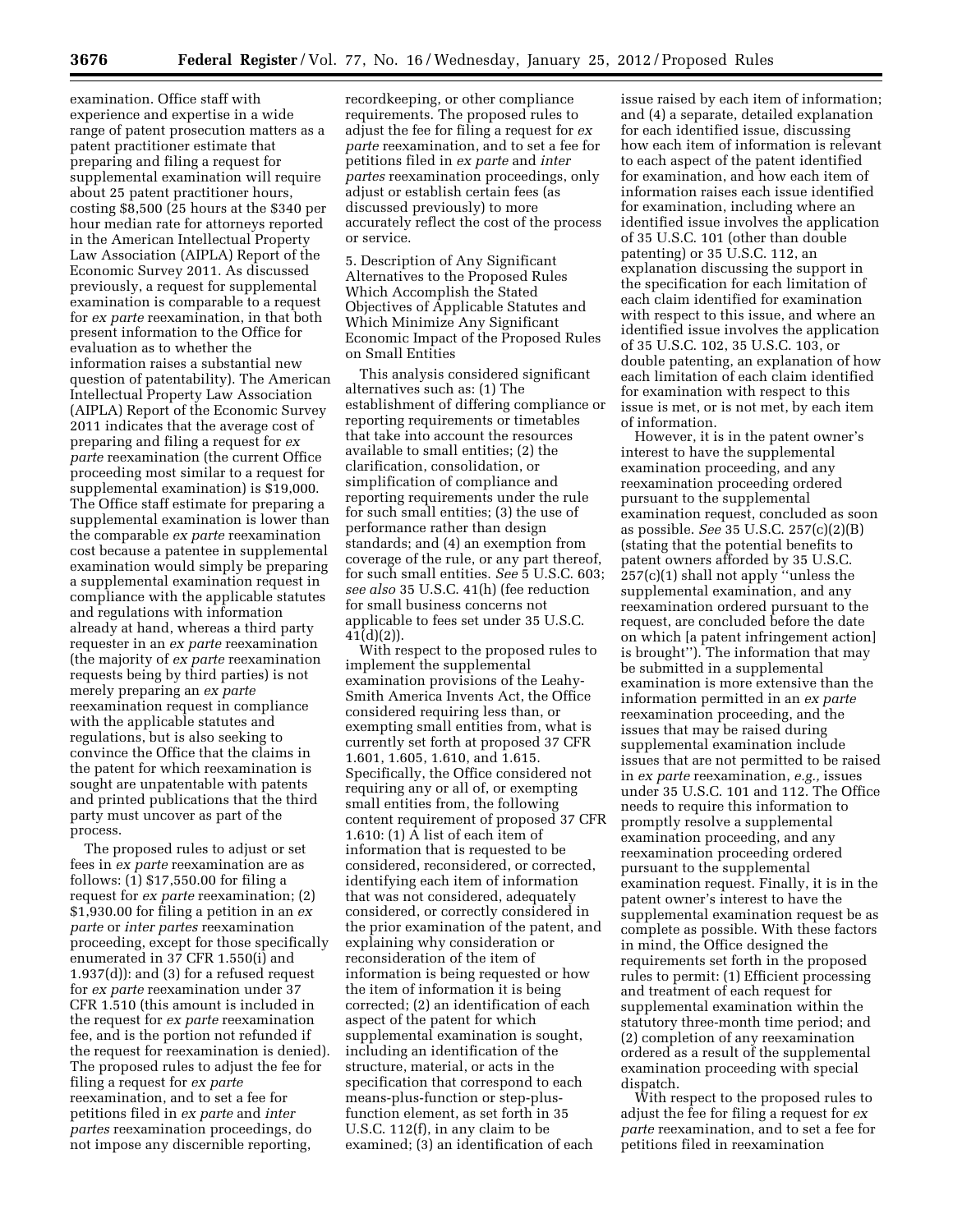proceedings, the alternative of not adjusting or setting the fees would have a lesser economic impact on small entities, but would not accomplish the stated objectives of applicable statutes. *See* 35 U.S.C. 41(d)(2) (provides that fees set by the Office recover the estimated average cost to the Office of the processing, services, or materials); *see also* 35 U.S.C. 41(h) (fee reduction for small business concerns not applicable to fees set under 35 U.S.C. 41(d)(2)). In addition, a decision to forego this fee adjustment and fee setting would have a negative impact on Office funding, which in turn would have a negative impact on the ability of the Office to meet the statutory mandate to conduct reexamination proceedings with special dispatch.

A request for supplemental examination is a unique submission (the proposed rule does not involve periodic reporting requirements), thus the establishment of timetables that take into account the resources available to small entities and consolidation of compliance and reporting requirements is inapplicable. In addition, the use of performance rather than design standards is also inapplicable to a request for supplemental examination.

6. Identification, to the Extent Practicable, of All Relevant Federal Rules Which May Duplicate, Overlap or Conflict With the Proposed Rules

The Office is the sole agency of the United States Government responsible for administering the provisions of title 35, United States Code, pertaining to examination and granting patents. Therefore, no other federal, state, or local entity shares jurisdiction over the examination and granting of patents.

Other countries, however, have their own patent laws, and an entity desiring a patent in a particular country must make an application for patent in that country, in accordance with the applicable law. Although the potential for overlap exists internationally, this cannot be avoided except by treaty (such as the Paris Convention for the Protection of Industrial Property, or the Patent Cooperation Treaty (PCT)). Nevertheless, the Office believes that there are no other duplicative or overlapping rules.

## *C. Executive Order 12866 (Regulatory Planning and Review)*

This rulemaking has been determined to be significant for purposes of Executive Order 12866 (Sept. 30, 1993).

## *D. Executive Order 13563 (Improving Regulation and Regulatory Review)*

The Office has complied with Executive Order 13563. Specifically, the Office has, to the extent feasible and applicable: (1) Made a reasoned determination that the benefits justify the costs of the rule; (2) tailored the rule to impose the least burden on society consistent with obtaining the regulatory objectives; (3) selected a regulatory approach that maximizes net benefits; (4) specified performance objectives; (5) identified and assessed available alternatives; (6) involved the public in an open exchange of information and perspectives among experts in relevant disciplines, affected stakeholders in the private sector and the public as a whole, and provided on-line access to the rulemaking docket; (7) attempted to promote coordination, simplification and harmonization across government agencies and identified goals designed to promote innovation; (8) considered approaches that reduce burdens and maintain flexibility and freedom of choice for the public; and (9) ensured the objectivity of scientific and technological information and processes.

#### *E. Executive Order 13132 (Federalism)*

This rulemaking does not contain policies with federalism implications sufficient to warrant preparation of a Federalism Assessment under Executive Order 13132 (Aug. 4, 1999).

## *F. Executive Order 13175 (Tribal Consultation)*

This rulemaking will not: (1) Have substantial direct effects on one or more Indian tribes; (2) impose substantial direct compliance costs on Indian tribal governments; or (3) preempt tribal law. Therefore, a tribal summary impact statement is not required under Executive Order 13175 (Nov. 6, 2000).

# *G. Executive Order 13211 (Energy Effects)*

This rulemaking is not a significant energy action under Executive Order 13211 because this rulemaking is not likely to have a significant adverse effect on the supply, distribution, or use of energy. Therefore, a Statement of Energy Effects is not required under Executive Order 13211 (May 18, 2001).

## *H. Executive Order 12988 (Civil Justice Reform)*

This rulemaking meets applicable standards to minimize litigation, eliminate ambiguity, and reduce burden as set forth in sections 3(a) and 3(b)(2) of Executive Order 12988 (Feb. 5, 1996). The rulemaking carries out a statute

designed to lessen litigation. See, *e.g.,*  H.R. Rep. No. 112–98, Part 1 at pages 50 and 78 (2011) (information submitted in a request for supplemental examination cannot later be used to hold the patent unenforceable or invalid on the basis of inequitable conduct during civil litigation).

## *I. Executive Order 13045 (Protection of Children)*

This rulemaking does not concern an environmental risk to health or safety that may disproportionately affect children under Executive Order 13045 (Apr. 21, 1997).

# *J. Executive Order 12630 (Taking of Private Property)*

This rulemaking will not effect a taking of private property or otherwise have taking implications under Executive Order 12630 (Mar. 15, 1988).

#### *K. Congressional Review Act*

Under the Congressional Review Act provisions of the Small Business Regulatory Enforcement Fairness Act of 1996 (5 U.S.C. 801 *et seq.*), prior to issuing any final rule, the United States Patent and Trademark Office will submit a report containing the final rule and other required information to the United States Senate, the United States House of Representatives, and the Comptroller General of the Government Accountability Office. The changes in this notice are not expected to result in an annual effect on the economy of 100 million dollars or more, a major increase in costs or prices, or significant adverse effects on competition, employment, investment, productivity, innovation, or the ability of United States-based enterprises to compete with foreignbased enterprises in domestic and export markets. Therefore, this notice is not expected to result in a ''major rule'' as defined in 5 U.S.C. 804(2).

## *L. Unfunded Mandates Reform Act of 1995*

The changes set forth in this rulemaking do not involve a Federal intergovernmental mandate that will result in the expenditure by State, local, and tribal governments, in the aggregate, of 100 million dollars (as adjusted) or more in any one year, or a Federal private sector mandate that will result in the expenditure by the private sector of 100 million dollars (as adjusted) or more in any one year, and will not significantly or uniquely affect small governments. Therefore, no actions are necessary under the provisions of the Unfunded Mandates Reform Act of 1995. *See* 2 U.S.C. 1501 *et seq.*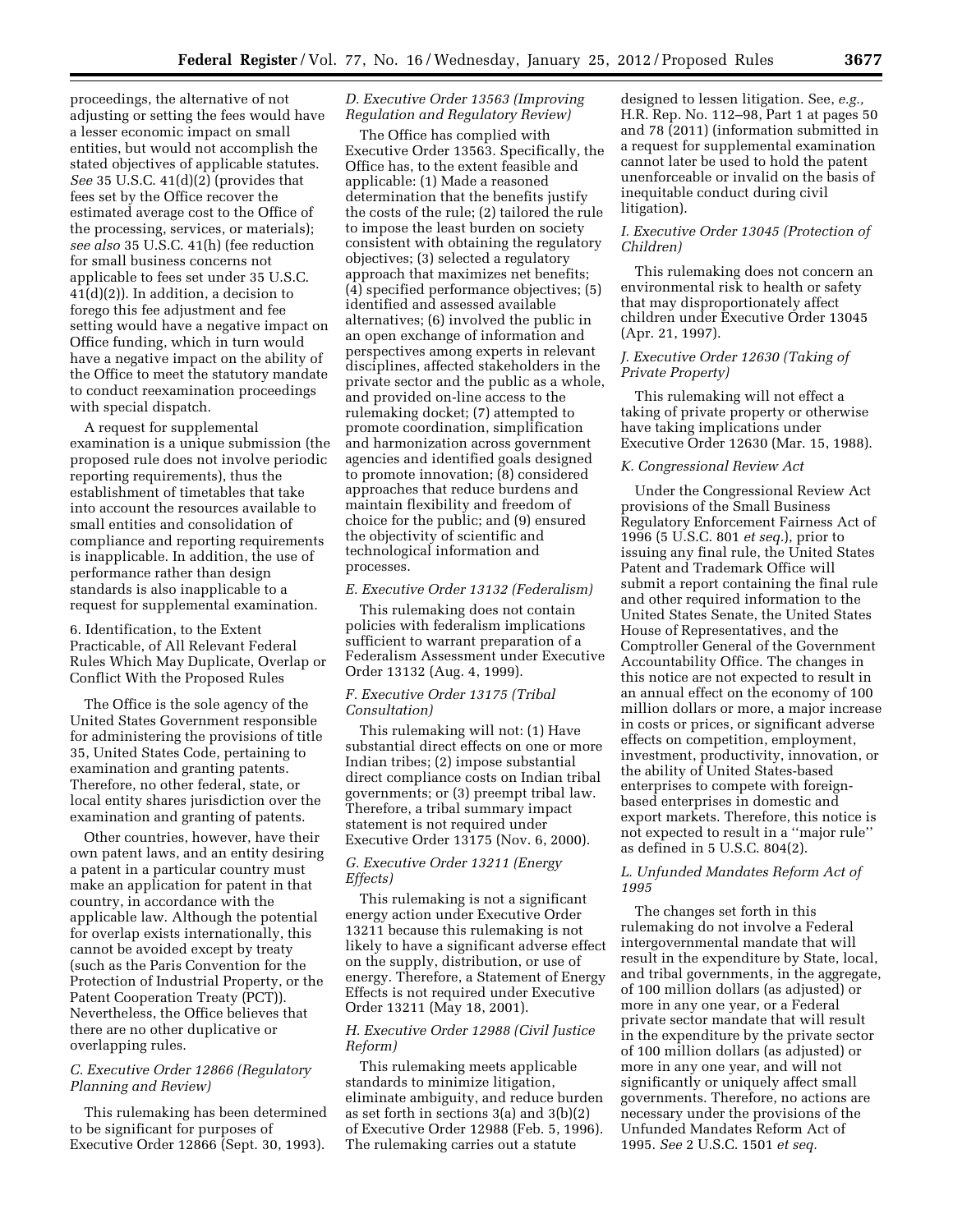## *M. National Environmental Policy Act*

This rulemaking will not have any effect on the quality of the environment and is thus categorically excluded from review under the National Environmental Policy Act of 1969. *See*  42 U.S.C. 4321 *et seq.* 

### *N. National Technology Transfer and Advancement Act*

The requirements of section 12(d) of the National Technology Transfer and Advancement Act of 1995 (15 U.S.C. 272 note) are not applicable because this rulemaking does not contain provisions which involve the use of technical standards.

#### *O. Paperwork Reduction Act*

The Paperwork Reduction Act of 1995 (44 U.S.C. 3501 *et seq.*) requires that the USPTO consider the impact of paperwork and other information collection burdens imposed on the public. This notice proposes changes to the rules of practice that would impose new information collection requirements and impact existing information collection requirements previously approved by the Office of Management and Budget (OMB) under OMB Control Number 0651–0064. Accordingly, the USPTO will submit to the OMB a proposed revision to the information collection requirements under 0651–0064. The proposed revision will be available at the OMB's Information Collection Review Web site (*[www.reginfo.gov/public/do/PRAMain](http://www.reginfo.gov/public/do/PRAMain)*).

*Needs and Uses:* This information collection is necessary so that a patent owner may file a request for supplemental examination of the patent. The Office will use this information to determine whether the information submitted with the supplemental examination request raises a substantial new question of patentability.

*Title of Collection:* Patent Reexaminations and Supplemental Examination (formerly Patent Reexaminations).

*OMB Control Number:* 0651–0064. *Method of Collection:* By mail, facsimile, hand delivery, or electronically to the USPTO.

*Affected Public:* Individuals or households; businesses or other forprofits; and not-for-profit institutions.

*Estimated Number of Respondents:*  9,560 responses per year.

*Estimated Time per Response:* The USPTO estimates that it will take the public from 18 minutes (0.3 hours) to 135 hours to gather the necessary information, prepare the appropriate form or other documents, and submit the information to the USPTO.

*Estimated Total Annual Respondent Burden Hours:* 235,365 hours per year. In addition, the USPTO anticipates that supplemental examination will produce significant benefits by leading to a reduction in the number of district court patent infringement cases in which inequitable conduct is pled as a defense.

*Estimated Total Annual Respondent Cost Burden:* \$80,024,100 per year.

*Estimated Total Annual Non-hour Respondent Cost Burden:* \$35,283,875 per year in the form of fees and postage costs.

The agency is soliciting comments to: (1) Evaluate whether the proposed information requirement is necessary for the proper performance of the functions of the agency, including whether the information will have practical utility; (2) evaluate the accuracy of the agency's estimate of the burden; (3) enhance the quality, utility, and clarity of the information to be collected; and (4) minimize the burden of collecting the information on those who are to respond, including by using appropriate automated, electronic, mechanical or other technological collection techniques or other forms of information technology.

Please send comments on or before March 26, 2012 to Mail Stop Comments—Patents, Commissioner for Patents, P.O. Box 1450, Alexandria, VA, 22313–1450, marked to the attention of Raul Tamayo, Legal Advisor, Office of Patent Legal Administration, Office of the Associate Commissioner for Patent Examination Policy. Comments should also be submitted to the Office of Information and Regulatory Affairs, Office of Management and Budget, New Executive Office Building, Room 10202, 725 17th Street NW., Washington, DC 20503, Attention: Desk Officer for the Patent and Trademark Office, or via email at

*OIRA*\_*[submission@omb.eop.gov.](mailto:OIRA_submission@omb.eop.gov)*  Notwithstanding any other provision of law, no person is required to respond to, nor shall a person be subject to a penalty for failure to comply with, a collection of information subject to the requirements of the Paperwork Reduction Act, unless that collection of information displays a currently valid OMB control number.

#### **List of Subjects in 37 CFR Part 1**

Administrative practice and procedure, Courts, Freedom of Information, Inventions and patents, Reporting and recordkeeping requirements, Small businesses.

For the reasons discussed in the preamble, the United States Patent and Trademark Office proposes to amend 37 CFR part 1 as follows:

## **PART 1—RULES OF PRACTICE IN PATENT CASES**

1. The authority citation for 37 CFR Part 1 continues to read as follows:

**Authority:** 35 U.S.C. 2(b)(2). is amended by revising paragraph (c)(1) and by adding paragraphs  $(c)(6)$ ,  $(c)(7)$ , and  $(k)$  to read as follows:

#### **§ 1.20 Post issuance fees.**

| *        | $\star$<br>$\star$<br>*                                                                                                                                                                                                                             | *       |             |
|----------|-----------------------------------------------------------------------------------------------------------------------------------------------------------------------------------------------------------------------------------------------------|---------|-------------|
|          | $(c) * * * *$                                                                                                                                                                                                                                       |         |             |
|          | $(1)$ For filing a request for $ex$<br>parte reexamination                                                                                                                                                                                          |         | \$17,750.00 |
|          | $\star$<br>$\star$<br>$\star$                                                                                                                                                                                                                       | $\star$ | ÷           |
|          | (6) For filing a petition in a re-<br>examination proceeding, ex-<br>cept for those specifically<br>enumerated in §§1.550(i)<br>and 1.937(d)<br>(7) For a refused request for ex<br><i>parte</i> reexamination under<br>§1.510 (included in the re- |         | 1,930.00    |
|          | quest for ex parte reexam-<br>$\star$<br>$\star$<br>$\star$                                                                                                                                                                                         | ÷       | 4,320.00    |
| $^\star$ | (k) In supplemental examination                                                                                                                                                                                                                     |         |             |
|          | proceedings:                                                                                                                                                                                                                                        |         |             |
|          | (1) For processing and treating                                                                                                                                                                                                                     |         |             |
|          | a request for supplemental<br>examination                                                                                                                                                                                                           |         | \$5,180.00  |
|          | (2) For ex parte reexamination<br>ordered as a result of a sup-<br>plemental examination pro-                                                                                                                                                       |         | 16,120.00   |
|          | (3) For processing and treat-<br>ing, in a supplemental ex-<br>amination proceeding, a<br>non-patent document over<br>20 sheets in length, per doc-<br>ument:                                                                                       |         |             |
|          | (i) Between 21 and 50<br>sheets<br>(ii) For each additional 50                                                                                                                                                                                      |         | 170.00      |
|          | sheets or a fraction there-                                                                                                                                                                                                                         |         | 280.00      |
|          |                                                                                                                                                                                                                                                     |         |             |

3. Section 1.26 is amended by revising paragraph (c) to read as follows:

#### **§ 1.26 Refunds.**  \* \* \* \* \*

(c) If the Director decides not to institute a reexamination proceeding in response to a request for reexamination or supplemental examination, fees paid with the request for reexamination or supplemental examination will be refunded or returned in accordance with paragraphs  $(c)(1)$  through  $(c)(3)$  of this section. The reexamination requester or the patent owner who requested a supplemental examination proceeding, as appropriate, should indicate the form in which any refund should be made (*e.g.,* by check, electronic funds transfer, credit to a deposit account). Generally, refunds will be issued in the form that the original payment was provided.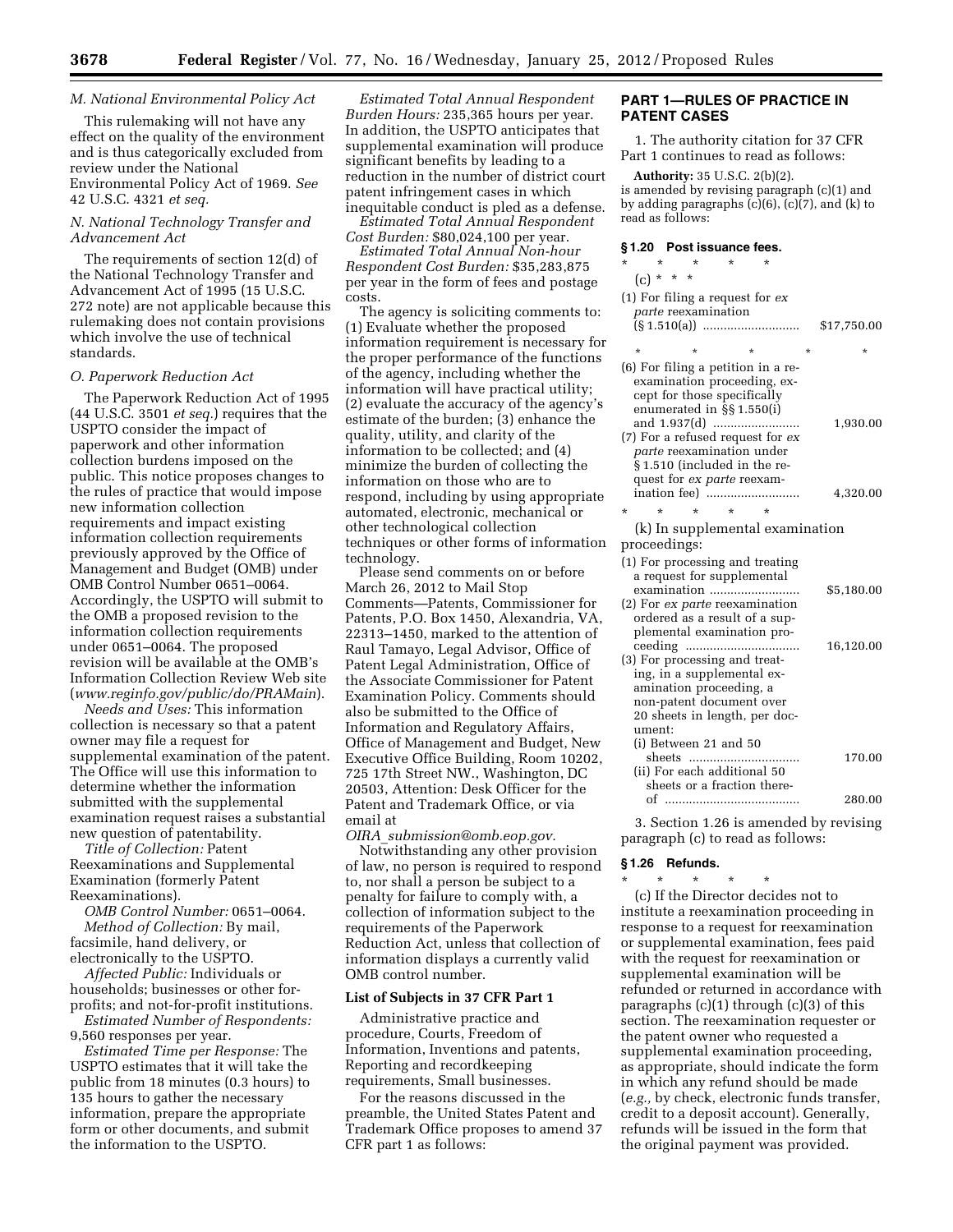(1) For an *ex parte* reexamination request, the *ex parte* reexamination filing fee paid by the reexamination requester, less the fee set forth in § 1.20(c)(7), will be refunded to the requester if the Director decides not to institute an *ex parte* reexamination proceeding.

(2) For an *inter partes* reexamination request, a refund of \$7,970 will be made to the reexamination requester if the Director decides not to institute an *inter partes* reexamination proceeding.

(3) For a supplemental examination request, the fee for reexamination ordered as a result of supplemental examination, as set forth in  $\S 1.20(k)(2)$ , will be returned to the patent owner who requested the supplemental examination proceeding if the Director decides not to institute a reexamination proceeding.

4. Section 1.550 is amended by adding a new paragraph (i) to read as follows:

## **§ 1.550 Conduct of ex parte reexamination proceedings.**

\* \* \* \* \* (i) A petition in an *ex parte*  reexamination proceeding must be accompanied by the fee set forth in § 1.20(c)(6), except for petitions under paragraph (c) of this section to extend the period for response by a patent owner, petitions under paragraph (e) of this section to accept a delayed response by a patent owner, petitions under § 1.78 to accept an unintentionally delayed benefit claim, and petitions under § 1.530(l) for correction of inventorship in a reexamination proceeding.

5. Subpart E, consisting of §§ 1.601, 1.605, 1.610, 1.615, 1.620, and 1.625, is added to read as follows:

#### **Subpart E—Supplemental Examination of Patents**

Sec.

- 1.601 Filing of papers in supplemental examination.
- 1.605 Items of information.
- 1.610 Content of request for supplemental examination.
- 1.615 Format of papers filed in a supplemental examination proceeding.
- 1.620 Conduct of supplemental examination proceeding.
- 1.625 Conclusion of supplemental examination; publication of supplemental examination certificate; procedure after conclusion.

# **Subpart E—Supplemental Examination of Patents**

## **§ 1.601 Filing of papers in supplemental examination.**

(a) A request for supplemental examination of a patent must be filed by the owner(s) of the entire right, title, and interest in the patent.

(b) The patent owner must establish the entirety of the ownership interest in the patent of paragraph (a) by filing, as part of the request, a submission in compliance with the provisions of § 3.73(b) of this chapter.

(c) Any party other than the patent owner (*i.e.,* any third party) is prohibited from filing papers or otherwise participating in any manner in a supplemental examination proceeding.

#### **§ 1.605 Items of information.**

(a) Each request for supplemental examination may request that the Office consider, reconsider, or correct no more than ten items of information believed to be relevant to the patent. More than one request for supplemental examination of the same patent may be filed at any time.

(b) An ''item of information'' includes a document submitted as part of the request that contains information, believed to be relevant to the patent, that the patent owner requests the Office to consider, reconsider, or correct. If the information to be considered, reconsidered, or corrected is not, at least in part, contained within or based on any document submitted as part of the request, the discussion within the body of the request relative to the information will be considered as an item of information.

(c) An item of information must be in writing in accordance with § 1.2. To be considered, any audio or video recording must be submitted in the form of a written transcript.

(d) If one item of information is combined in the request with one or more additional items of information, including instances where it may be necessary to combine items of information in order to raise an issue to be considered, reconsidered, or corrected, each item of information of the combination may be separately counted. Exceptions include the combination of a non-English language document and its translation, and the combination of a document that is over 50 pages in length and its summary pursuant to § 1.610(b)(11).

### **§ 1.610 Content of request for supplemental examination.**

(a) The request must be accompanied by the fee for filing a request for supplemental examination as set forth in § 1.20(k)(1), the fee for reexamination ordered as a result of a supplemental examination proceeding as set forth in § 1.20(k)(2), and any applicable

document size fees as set forth in  $§ 1.20(k)(3).$ 

(b) A request for supplemental examination must include each of the elements set forth in paragraphs (b)(1) through (b)(12) of this section.

(1) A cover sheet itemizing each component submitted as part of the request.

(2) A table of contents for the request. (3) An identification of the number, the date of issue, and the first named inventor of the patent for which supplemental examination is requested.

(4) A list of each item of information that is requested to be considered, reconsidered, or corrected, and the publication date for each item of information, if applicable; and a statement that:

(i) Identifies each item of information that was not considered in the prior examination of the patent, and explains why consideration of the item of information is being requested;

(ii) Identifies each item of information that was not adequately considered in the prior examination of the patent, and explains why reconsideration of the item of information is being requested; and

(iii) Identifies each item of information that was incorrect in the prior examination of the patent, and explains how it is being corrected.

(5) A list identifying any other prior or concurrent post patent Office proceedings involving the patent for which supplemental examination is being requested, including an identification of the type of proceeding (*e.g., ex parte* or *inter partes*  reexamination, reissue, supplemental examination, post-grant review, or *inter partes* review), the identifying number of any such proceeding (*e.g.,* a control number or reissue application number), and the filing date of any such proceeding.

(6) An identification of each aspect of the patent for which supplemental examination is sought, including an identification of the structure, material, or acts in the specification that correspond to each means-plus-function or step-plus-function element, as set forth in 35 U.S.C. 112(f), in any claim to be examined.

(7) An identification of each issue raised by each item of information.

(8) A separate, detailed explanation for each identified issue, discussing how each item of information is relevant to each aspect of the patent identified for examination, and how each item of information raises each issue identified for examination, including:

(i) Where an identified issue involves the application of 35 U.S.C. 101 (other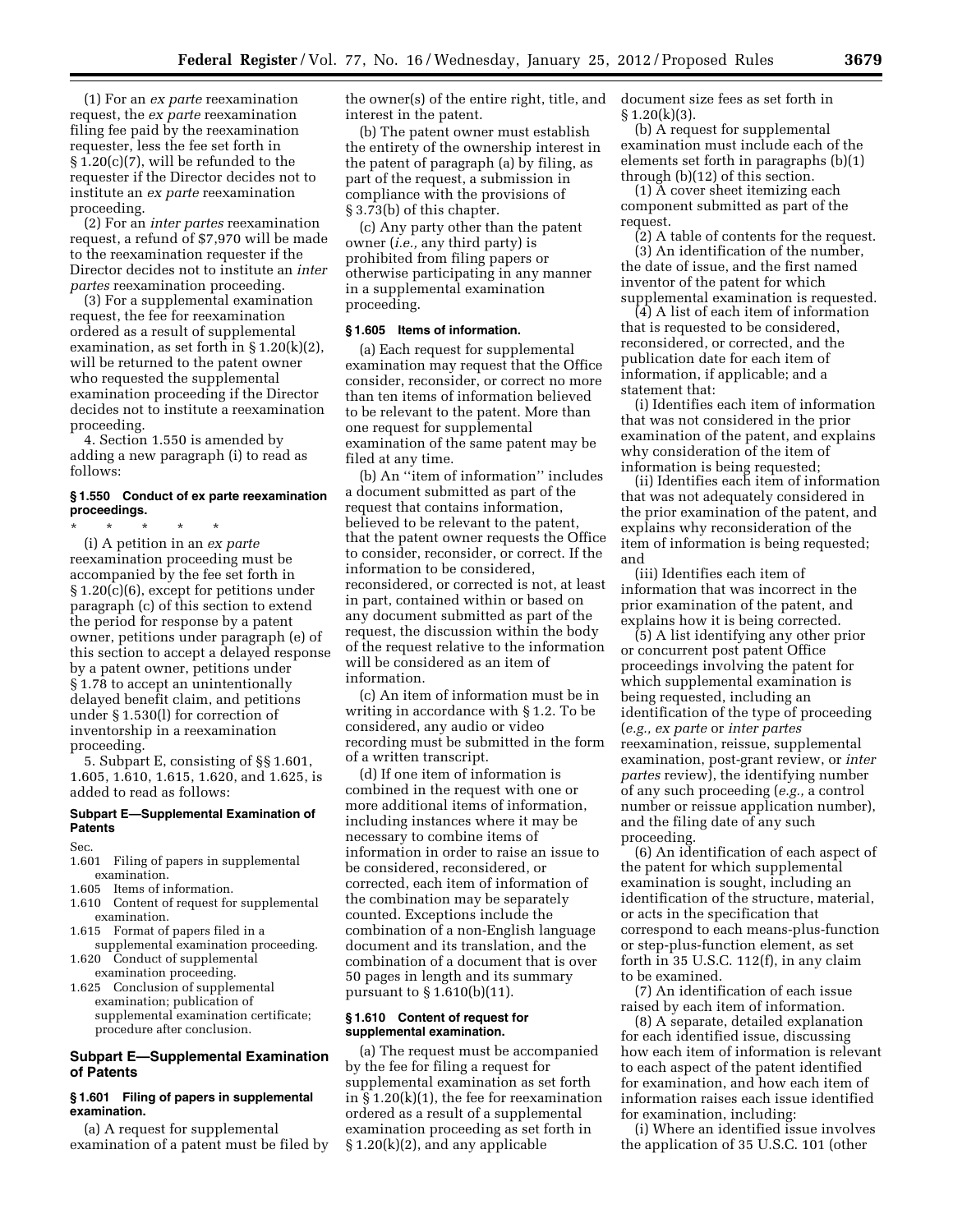than double patenting) or 35 U.S.C. 112, an explanation discussing the support in the specification for each limitation of each claim identified for examination with respect to this issue; and

(ii) Where an identified issue involves the application of 35 U.S.C. 102, 35 U.S.C. 103, or double patenting, an explanation of how each limitation of each claim identified for examination with respect to this issue is met, or is not met, by each item of information. The detailed explanation may also include an explanation of how the claims distinguish over the items of information.

(9) A copy of the patent for which supplemental examination is requested and a copy of any disclaimer, certificate of correction, certificate of extension, supplemental examination certificate, post grant review certificate, *inter partes*  review certificate, or reexamination certificate issued for the patent.

(10) A copy of each item of information listed in paragraph (b)(3) of this section, accompanied by a written English translation of all of the necessary and pertinent parts of any non-English language document. Items of information that form part of the discussion within the body of the request as specified in § 1.605(b), and copies of U.S. patents and U.S. patent application publications, are not required to be submitted.

(11) A summary of the relevant portions of any submitted document, other than the request, that is over 50 pages in length. The summary must include citations to the particular pages containing the relevant portions.

(12) A submission by the patent owner in compliance with § 3.73(b) of this chapter establishing the entirety of the ownership in the patent requested to be examined as set forth in § 1.601(b).

(c) The request may also include an explanation of why each item of information submitted with the request does or does not raise a substantial new question of patentability.

(d) The filing date of a request for supplemental examination will not be granted if the request is not in compliance with § 1.605, § 1.615, and this section. A defective request may receive a filing date if the defects are limited to the omission of one or more of the requirements set forth in paragraph (b)(1) or (b)(2) of this section, subject to the discretion of the Office.

(e) If the Office determines that the request, as originally submitted, does not meet the requirements of paragraph (d) of this section to be entitled to a filing date, the patent owner will be so notified and will be given an opportunity to complete the request

within a specified time. If the patent owner does not timely comply with the notice, the request for supplemental examination will not be granted a filing date and the fee for reexamination as set forth in  $\S 1.20(k)(2)$  will be refunded. If the patent owner timely files a corrected request in response to the notice that properly addresses all of the defects set forth in the notice and that otherwise complies with all of the requirements of §§ 1.605, 1.615 and of this section, the filing date of the supplemental examination request will be the receipt date of the corrected request.

### **§ 1.615 Format of papers filed in a supplemental examination proceeding.**

(a) All papers submitted in a supplemental examination proceeding must be formatted in accordance with § 1.52, including the request for supplemental examination and any other documents generated by the patent owner/requester, such as translations of non-English language documents, transcripts of audio or video recordings, affidavits or declarations, and summaries of documents over 50 pages in length pursuant to § 1.610(b)(11). Exceptions include tables of contents, curriculum vitae, claim charts, court documents, third-partygenerated affidavits or declarations, and any other document generated by a third party, including patents, patent application publications, and nonpatent literature. All documents must be presented in a form having sufficient clarity and contrast between the paper and the text or image to permit the direct reproduction of readily legible copies by use of digital imaging and optical character recognition.

(b) Court documents and non-patent literature may be redacted, but must otherwise be identical both in content and in format to the original documents, and, if a court document, to the document submitted in court, and must not otherwise be reduced in size or modified, particularly in terms of font type, font size, line spacing, and margins. Patents, patent application publications, and third-party-generated affidavits or declarations must not be reduced in size or otherwise modified in the manner described in this paragraph.

#### **§ 1.620 Conduct of supplemental examination proceeding.**

(a) Within three months following the filing date of a request for supplemental examination, the Office will determine whether a substantial new question of patentability affecting any claim of the patent is raised by any of the items of information presented in the request. The determination will generally be

limited to a review of the issues identified in the request as applied to the identified aspects of the patent. The determination will be based on the claims in effect at the time of the determination and will become a part of the official record of the patent.

(b) The Office may hold in abeyance action on any petition or other paper filed in a supplemental examination proceeding until after the proceeding is concluded by the electronic issuance of the supplemental examination certificate as set forth in § 1.625.

(c) If an unauthorized or otherwise improper paper is filed in a supplemental examination proceeding, it will not be entered into the official file or considered, or if inadvertently entered, it will be expunged.

(d) The patent owner must, as soon as possible upon the discovery of any other prior or concurrent post patent Office proceeding involving the patent for which the current supplemental examination is requested, file a paper limited to notice of the post patent Office proceeding, if such notice has not been previously provided with the request. The notice shall be limited to an identification of the post patent proceeding, including the type (*e.g., ex parte* or *inter partes* reexamination, reissue, supplemental examination, post-grant review, or *inter partes*  review), the identifying number of any such proceeding (*e.g.,* a control number or reissue application number), and the filing date of any such proceeding, without any discussion of the issues of the current supplemental examination proceeding or of the identified post patent Office proceeding(s).

(e) Interviews are prohibited in a supplemental examination proceeding.

(f) No amendment to any aspect of the patent may be filed in a supplemental examination proceeding.

(g) If the Office becomes aware, during the course of supplemental examination or of any reexamination ordered under 35 U.S.C. 257, of a material fraud on the Office involving the patent requested to be examined, the supplemental examination proceeding or any reexamination proceeding ordered under 35 U.S.C. 257 will continue, and the matter will be referred to the U.S. Attorney General in accordance with 35 U.S.C. 257(e).

### **§ 1.625 Conclusion of supplemental examination; publication of supplemental examination certificate; procedure after conclusion.**

(a) A supplemental examination proceeding will conclude when the supplemental examination certificate is electronically issued. The supplemental